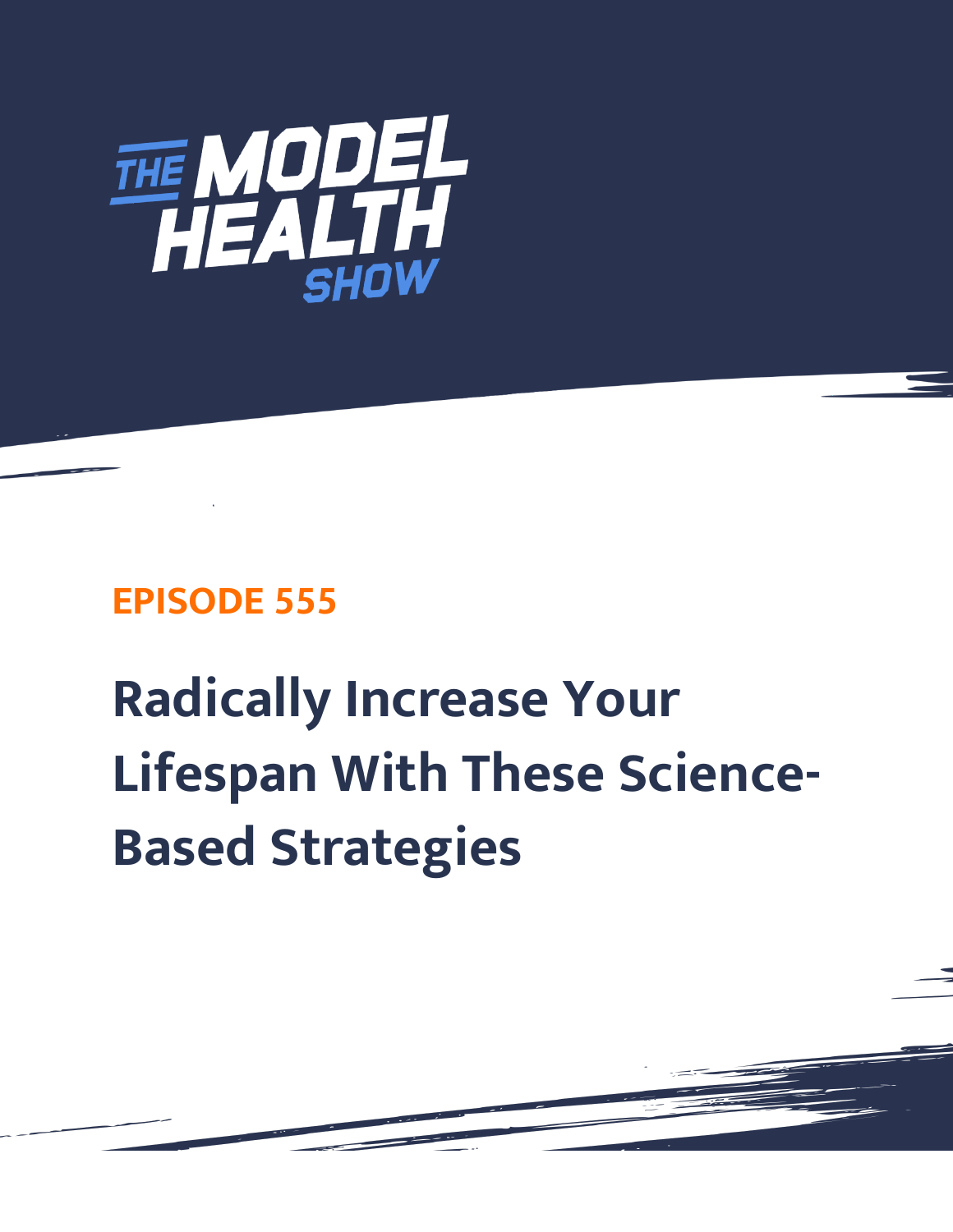# **You are now listening to The Model Health Show with Shawn Stevenson. For more, visit themodelhealthshow.com.**

**SHAWN STEVENSON:** Welcome to The Model Health Show. This is fitness and Nutrition Expert, Shawn Stevenson, and I'm so grateful for you tuning in with me today. Humans have sought longevity since the very beginning of recorded human history, to achieve a long healthy life or even immortality, humans have sought everything from the fountain of youth to magical elixirs. And this idea of immortality is so integrated into our popular culture today as well, but these stories have ancient roots. And folks, achieving immortality by having an interaction with one of the undead, a le vampire, and achieving that long life that way, or through stories of warriors achieving immortality through all of their battles and getting favor from a perceived deity, there are all these stories of these different ways to achieve long life. But we know today that science tells a very different story. This isn't something that necessarily happens by accident, we do have many different genetic cards that are now being unlocked or un-coded that demonstrate some folks have it in their genetic cards to probably a little bit longer than other folks. But as you're going to learn today from some of the leading experts in the world in the subject of longevity, it is not our genes, but it's our choices that have the biggest impact, and we've got the receipts to prove it.

Now, there's one important caveat before we go into this episode. There's a very big difference between our lifespan and our health span. Yes, our lifespan has been increasing in recent centuries, but there's a caveat here as well, this doesn't take into consideration a lot of folks not surviving infancy and dropping that average life expectancy down significantly. For centuries, we have documentation that there were folks living a long, long healthy life, even past 100 years. Now today, we're seeing this phenomenon taking place where the average life expectancy, yes, has increased overall. However, our lifespan has been extended but our health span has been diminishing rapidly. What do I mean by health span? Your health span is the amount of years that you live with real health, functionality and vitality rather than once we reach a certain point in our society where we have dramatic decline in our cognitive health, in our physical health, we become reliant on other people. Not just on other people and entities, but also on patchwork things: Pharmaceutical medications to treat symptoms, just to keep us ticking along. We want to increase not just our lifespan, but also our health span, and that's what today's episode is really all about.

Because another really important phenomenon that's taken place recently is that our life expectancy here in the United States, right now, for the first time in recorded human history, has gone backwards. That's right. Each and every generation, our life expectancy has been increasing, not health span, but lifespan has been increasing. And now we are the first generation currently existing right now, who are not going to outlive our predecessors, the [generations before us. Something is off, something is happening that is, of course, shortening](https://themodelhealthshow.com/increase-your-lifespan/) 

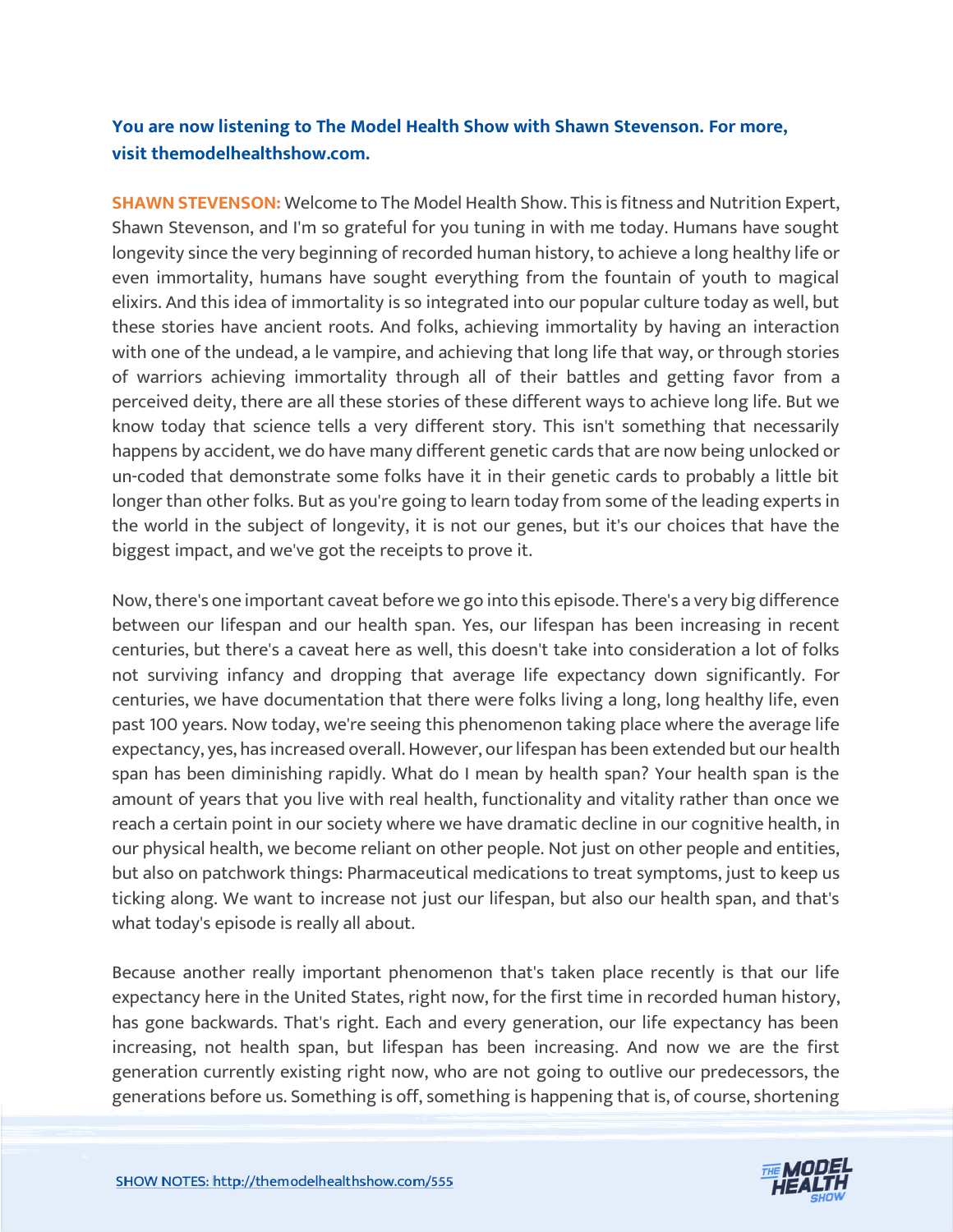our health span, but also our lifespan, and this is something that we can do something about. But the key is, success leaves clues, we have to learn from people who've actually achieved the health and vitality that we are seeking as we move on in years. And so today, every single person that you're going to hear from is in their 50s, 60s and even up into their mid-70s and achieving incredible levels of health and vitality. Many of them in their 70s are writing books and speaking all over the world and making a huge impact through that modality, teaching the youngsters what to do to achieve what they've achieved. And this is so important to me because I truly believe that unless you've done a thing, you can't really speak from a true place of understanding and experience.

So, this is why I'm not going to be the one to tell you how to achieve longevity, because compared to these folks, I'm still a young Thundercat. But even within that, I can speak from my position where I am right now and share what I've been able to achieve and putting me in that upper echelon of folks in my age bracket, to be able to have incredible vitality and functionality and robust health and all the good stuff, disease prevention. But if we're talking about real longevity and our potential, these are the folks that we need to hear from. Now, when I refer to myself as a ThunderCat if you're like, "What's a ThunderCat?" Well, of course, you've got the urban dictionary where it's just a young whipper snapper. But then, the name Thundercat itself, this was an incredible television show when I was a kid, growing up in the '80s. ThunderCats, ThunderCats, ThunderCats hold." My guy, Lionel, he was a little kid, and then he was basically put into this cryochamber where they were escaping their homeland, and he comes out the cryochamber and he's aged. He's now...

He's like 20. So, he went in there, he was like 7. Now, he's 20. Grown man style. Got the muscles, everything, and he's the king. So, all of his trials and tribulations about developing his mind to fit his physical frame. It's an incredible TV show. Back in the 80s, it's like so many TV shows, these cartoons had these little hidden messages. Even like GI Joe, one of their mantras was, "Knowing is half the battle." Speaking about awareness, awareness opening the door for success. But ThunderCats really hit home for me. My grandmother got me all the little action figures and the like. But a recent thing happened, and this was right before Christmas, I went to get some gifts for the family who lives next door, and one of the gifts was for a little boy who lives next door, and it was this Lego set, but it was from one of those random toy stores in the mall that is probably not going to be there the next time you come to the mall. One of those that just kind of move spots, moves locations around the mall. There's nothing like buying something from like a gazebo because you can guarantee you're never going to be able to take that back, because they can just roll that bad boy right up out of there and disappear on you. But anyway, so I go into this toy store, I found this great Lego set, he's really into Star Wars, and now I also know it's a problem because there's no prices on any of the toys. And they know it's Christmas time...

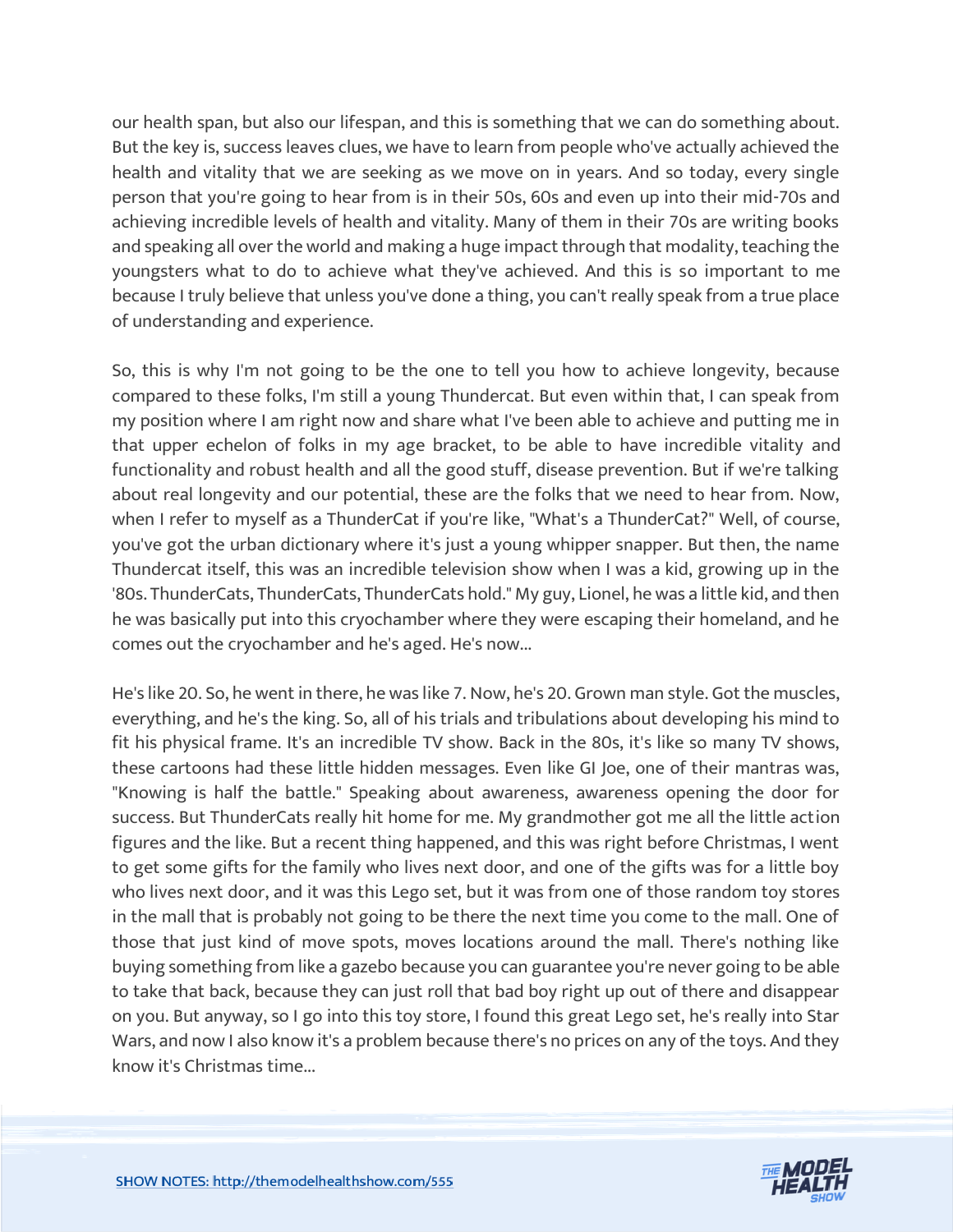You're going to pay. Once you stand in that line, that long line and get to that register, whatever the surprise is going to be, you're going to probably pay for it. So anyway, so I'm standing in line and I'm about to be the next, I'm probably standing in line for maybe five minutes, and I see they have all of these different replica swords, so like a Spartan sword or a sword for a ninja or a knight. But in the middle of all of them, up on the wall behind the cashier, was this gigantic ThunderCat sword, the sword of omens. It was like it spoke to me; it was like a bling... When I saw it, I was just like, oh my goodness, I can't believe I'm seeing this sword. And so, I get up to the cash register and the guy starts to check out the Lego. And I look up at the sword and I ask, "Hey, how much is that sword?"

And he says, "It's \$140. You want to hold it?" I was like, "Yeah, absolutely, I want to hold it." And he said, "Come around, come around the back of the register." So, I came around to the side of the register and he presented it to me as if I was getting knighted into this royal guild of action sword holders. He had it in both of his hands, and he reached it out to me. And I grabbed it, and I felt the weight of that sword. It was like... It's a four-foot... It's at least like 4-feet tall sword, and man, all of the childhood nostalgia came rushing back, and he said, "It's the last one." And of course, I'm like, "Is this guy trying to... " but then there was another person checking, somebody out there was like, "Yeah, we had two dozen in, but they just went out so quickly."

This was the last one that they had besides the display. And so, I was like, "Absolutely, this is a Christmas gift to me." So, long story short, being a ThunderCat, I picked up this massive ThunderCat sword that is now at my house. And I got to tell you, pretty much every day, I go by and I pick that sword up and I'm up there just looking like a little kid playing around with this very dangerous sword, by the way. You could probably hurt somebody with it, but it's just like there's so much beauty here in our connection and in our stories, and being able to share these things with my kids, for example, and creating that nostalgia consciously for them, but also what I'm doing in my life is creating an environment of play, because there's this wonderful statement that says, "We don't stop playing because we get old...

We get old because we stop playing." And so, creating that environment of fun, of adventure, of curiosity, of play within my family, within my household, I think it's such a gift that we can start today, give to our family, give to our loved ones. See the world through the lens of play and adventure, and sometimes you might happen upon a Sword of Omens. Now, first up in our action-adventure sequence dedicated to longevity, is the one and only Mark Sisson. Mark is knocking on the door of his 70th birthday, and he is shredded. He's like, shredder. He's like Vin Disealed, he's Hugh Jackedman. Mark is just on a different level, and if you saw him today, you'd think he's just got that in his cards, he's just genetically gifted. But if you knew his story and you knew where he came from and how broken down his body was by being a long-distance runner for many, many years, we're talking decades, and then he happened upon some powerful shifts in his nutrition, and he'll tell you right out the gate, his nutrition and his sleep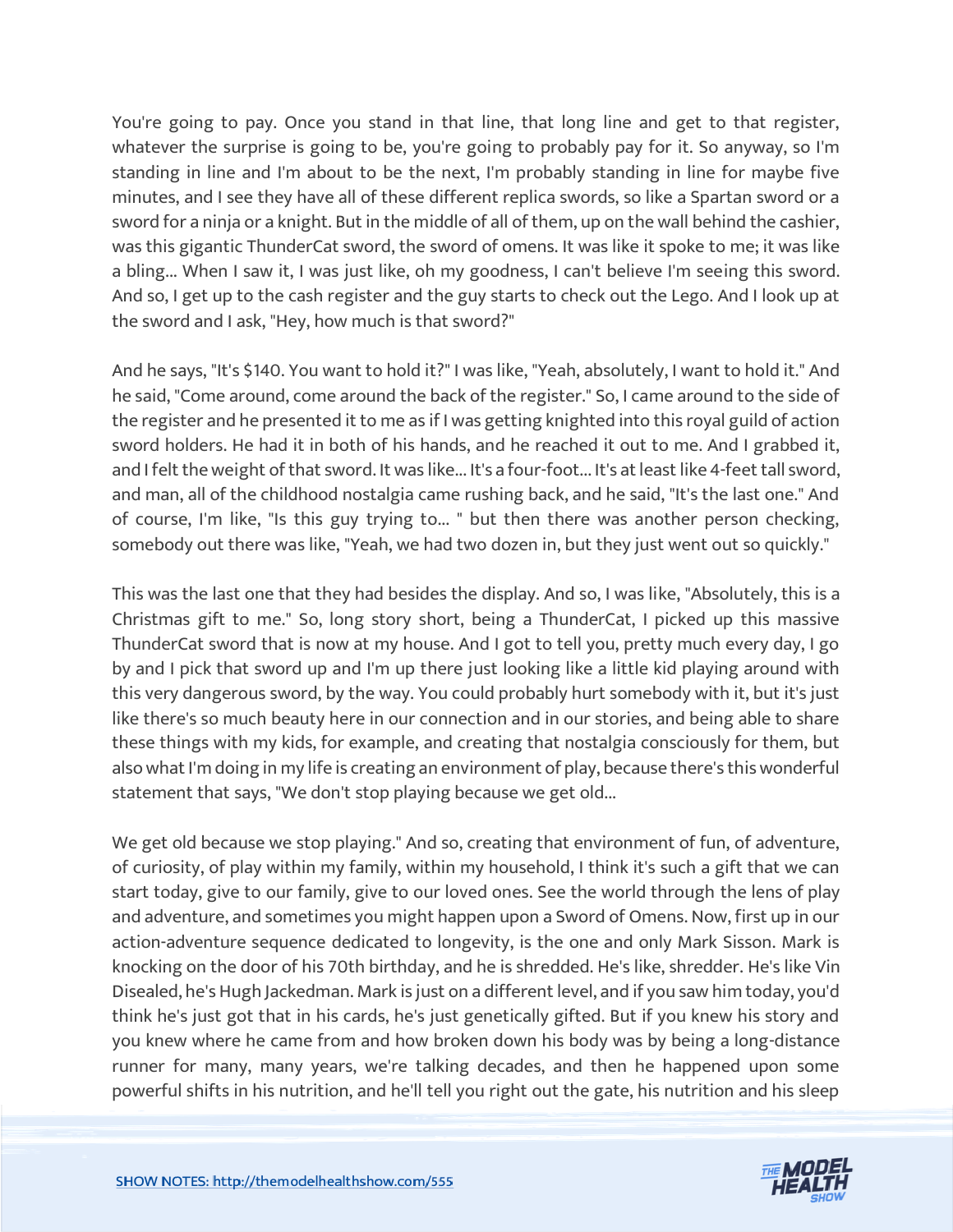are a hallmark for him. But in this clip, he's going to be sharing with you something specific about time-restricted feeding and a little-known exercise secret that can increase your body's production of human growth hormone.

HGH is also known as "the youth hormone." So, to learn about longevity is learning from folks like this. Mark Sisson is a New York Times best-selling author and a bonafide health and fitness expert. His thriving community, folks who are dedicated to this primal movement, has been amazing. His impact and reach is very, very wide reaching. Mark is also an accomplished speaker, and he's been featured on just about every major media outlet. And in this clip again, he's going to be sharing with you an important tenet about our nutrition, but also a little insight about increasing the production of our youth hormone. So, check out this clip from the amazing Mark Sisson.

MARK SISSON: So, a lot of people choose a compressed eating window. I get up in the morning, I have a cup of coffee at 6:30, quarter to 7:00. I start... I read two papers, I do a couple of crossword puzzles and things like that to get my brain going for the day, then I go to work. I might break it 9:30 or 10:00 to go do a workout. I do the workout clearly fasted, I don't eat after the workout, and I don't eat my first meal till 1 o'clock in the afternoon, and that's typically a salad with some kind of protein on it and a healthy fat on the dressing. And then I eat my last meal of the day around seven, so I have a six-hour compressed eating window, that's the time that I'm taking in calories.

The other 18 hours is when all the good stuff happens in the body, that's when the body goes, hey, I'm going to burn off some stored body fat, I'm going to repair some of the damage to the cells, I'm going to do some house cleaning in the cells, I'm going to actually consume some of the damaged proteins, some of the damaged fats. I might do some repair to the DNA, because all this stuff happens in the absence of calories. So, that's the concept of intermittent fasting, the concept of reduced or compressed eating windows has become the new way of looking at fuel and energy systems in the body, but you have to have done the work to build the metabolic machinery, because once again, hunger just takes everything off the table, hunger destroys this whole concept. The fact that you can create a system that so suppresses hunger that you have to sometimes think, "Jeez, I haven't eaten. It's 4 o'clock and I haven't eaten yet today. Maybe I better eat something. I could go all tonight or tomorrow, but I'll eat something."

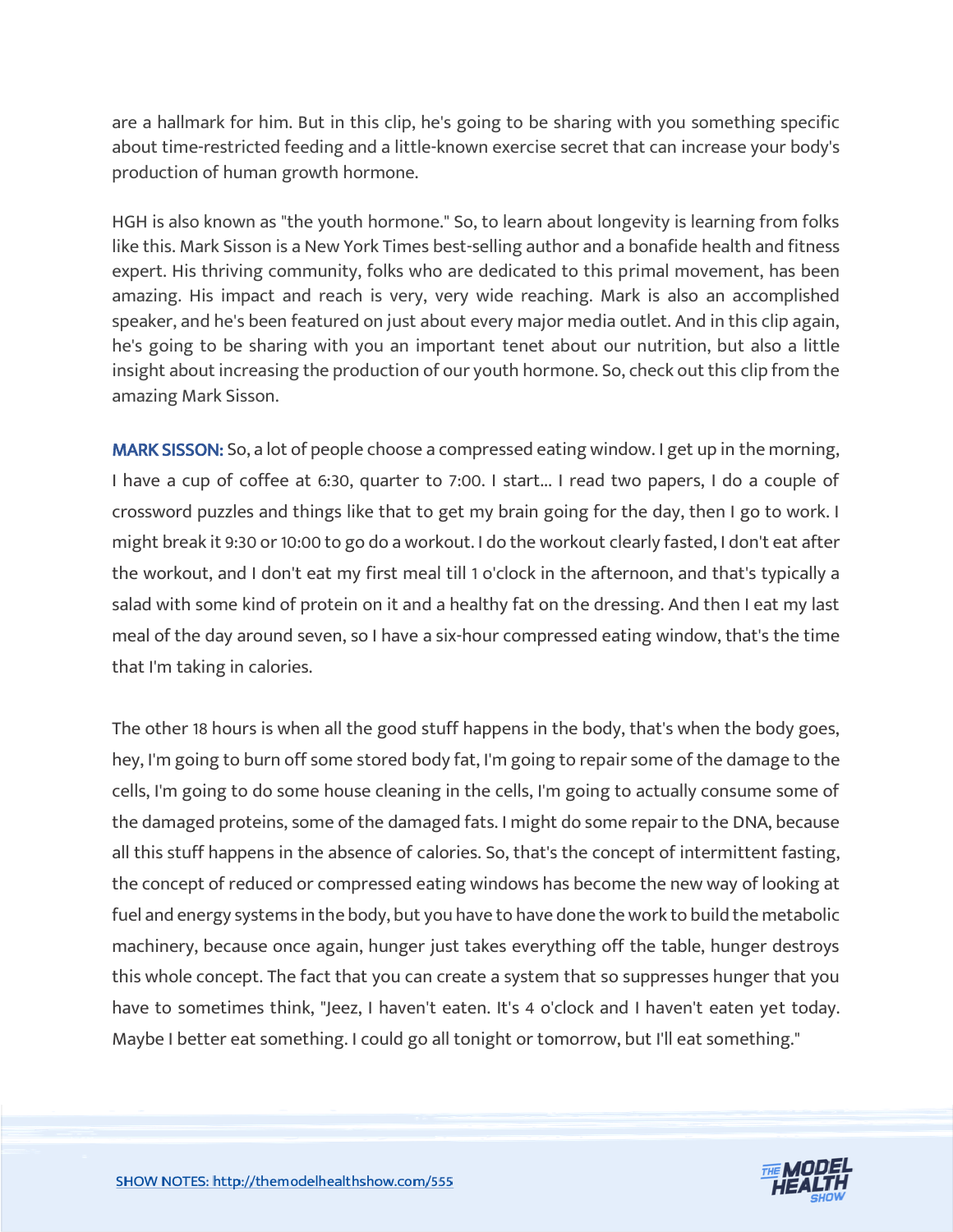Is a whole different concept from being tied to these three meals a day, breakfast is the most important meal of the day. If I don't eat breakfast and I'm off to a bad start and my metabolism won't fire. By the way, one of the things that I find fascinating, and this is part of my research in this book, this sort of assumption that we need to build a fast-burning metabolism, like that's what I want, is a fast-burning metabolism. Where did that come from? Because that's so, again, antithetical to conservation, to conserving energy, and yet most people would say, What's the most amount of food I can eat at this meal and not gain weight, and not feel like crap? What's the most amount that I can eat? A lot of people... I go to the gym, and I see people on the treadmill, like 450 calories read out on the LED or 600. Dude, you're like sweating and struggling and suffering. Why do you do that? You know what the answer is? "'Cause I like to eat." Are you kidding me? Dude, you would rather put yourself through that amount of misery just so you can take a couple more bites of something you probably shouldn't eat in the first place. And yet this is how people tend to kind of orchestrate their day and live their lives. There's this inherent gluttony in Americans in particular.

Yes, we're hard-wired to overeat, but that's a survival mechanism from two million years ago. Yes, we're hard-wired to be able to burn that off, but we have to train ourselves to do that. But I just find it fascinating that people would say... So, I'm in the gym mostly to build a fast metabolism, I want to waste food, I want food to pass through me quickly. I don't want to absorb it; I want to be able to eat as much food as I possibly can. And look, I enjoy food as much as the next guy, in fact, I make a bold and brave statement... Look, I enjoy every bite of food I put in my mouth. I don't eat anything that doesn't taste great, because I want to and I deserve it, and it's one of my great pleasures in life. But I also know when to cut it off. I know when I'm no longer hungry for the next bite. There's a certain... I don't know, intuitive understanding that there's going to be food whenever I want it, so I don't need to finish my plate just because there's more food on the plate. I can easily wrap it up...

Take it home, I can easily share it with my partner. I can easily give it away to whatever, I can easily just throw it down the disposal. I really don't need to eat everything that's on my plate all the time. That's one of the things I've noticed about myself over the past year and a half of doing this, is I get by on probably 30%, 35%, fewer calories than I thought I needed certainly than I used to eat, even as recently as four, five years ago. And it's like, again, it's so...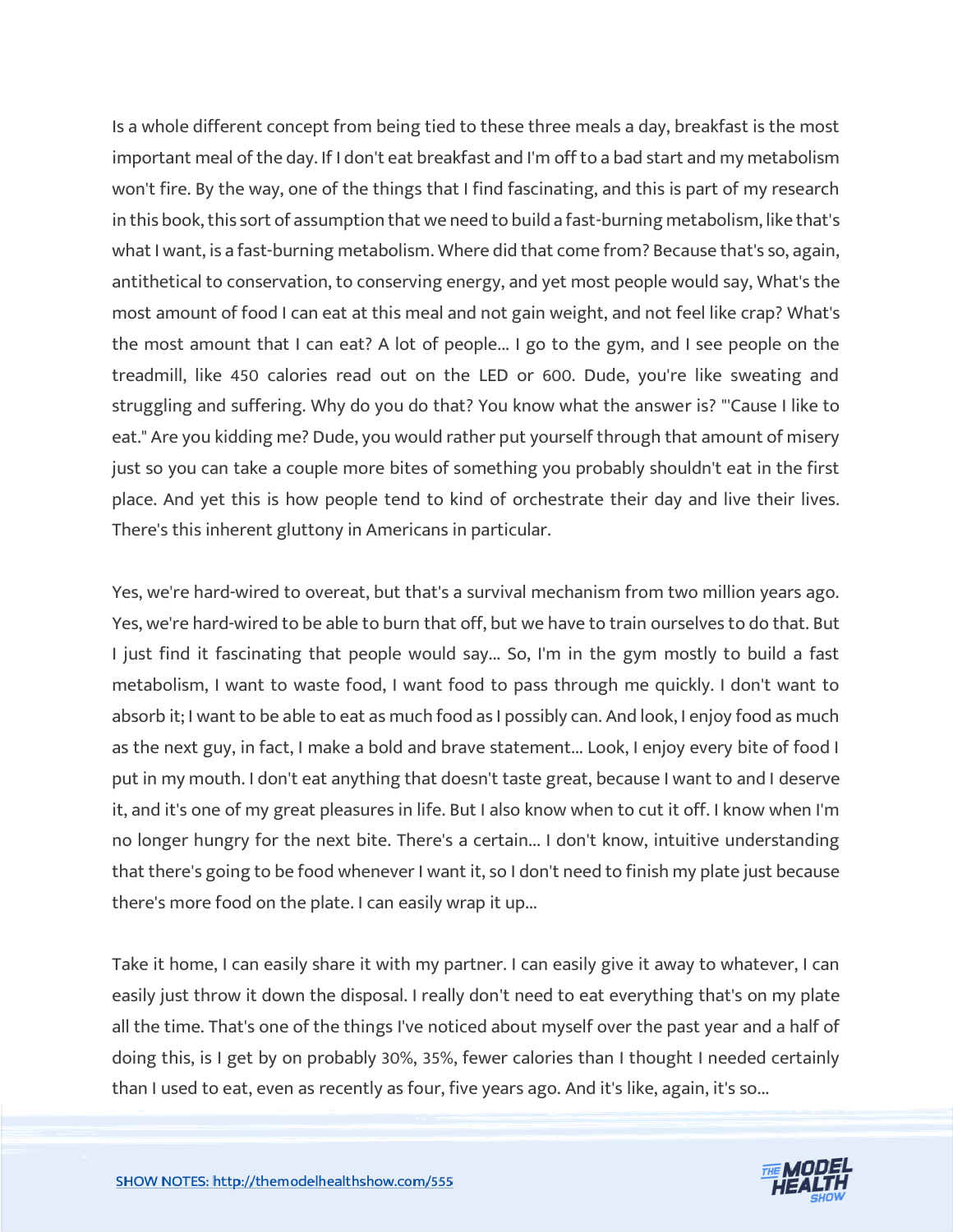**SHAWN STEVENSON:** It's conditioning. I remember when I was a kid, same thing. If it's on your plate, eat it all. And instead, today, sometimes we'll use ourselves as the garbage disposal or the trash can.

MARK SISSON: Yeah, no, I mean it's... And again, like somebody... You go to somebody's house, and they serve you this big piece of cheesecake, and your brain goes, "Well, they must think that's a serving size," so I'm going to have to... I'll be fine. I have permission to finish that. And somebody else might give you a tiny little sliver, and the same thing, "Oh, that's a serving size, I'll finish that." What makes the difference is how your brain responds to this food. So, with a piece of rich creamy cheesecake, you might...

The first bite might be, "Oh my God, that is so good." By the way, I'm going to partake of that. So that first bite might be a 10 on a scale of 10. Then the second bite, it might be a... It's an eight. Okay, I've got it, I got the tanginess, I got the sense of it." By the time you get to the third or fourth bite, it's a five or six or four maybe, and now you're just... Now, we're just arguing over how much you can stuff down your gut. You got the sense of what it was, you got the sweetness, you got the tartness, you got the experience. Where does it end? Where does it stop? So that's kind of a skill that we develop within this keto reset program, is like understanding where the satiety factor ends and you're just becoming a human garbage disposal, and gluttonous. And sometimes nothing bad will happen from you having consumed that. It's not like, oh my god, you've screwed everything up, it's just... What's the point? And if you cleaned up your act, you'll also get to the point where you go, you know what? I know that if I have more than say three or four bites, my heart's going to start racing, I'm going to start sweating, I'm going to start secreting some insulin, I'm going to start doing... I'm going to go back to a pattern that is uncomfortable to me, and it's going to last for a couple of hours. So, is three extra minutes of glutinous pleasure worth four, five hours of like, "Nah, jeez...I probably shouldn't have done that," you know? Because you become so attuned to nutritious nutrientdance good food. Does that make sense?

SHAWN STEVENSON: Yeah, absolutely, I'm just thinking about... I think we just created a new tshirt here, "human garbage disposal." For the holidays, put that shirt on. Just let it be known

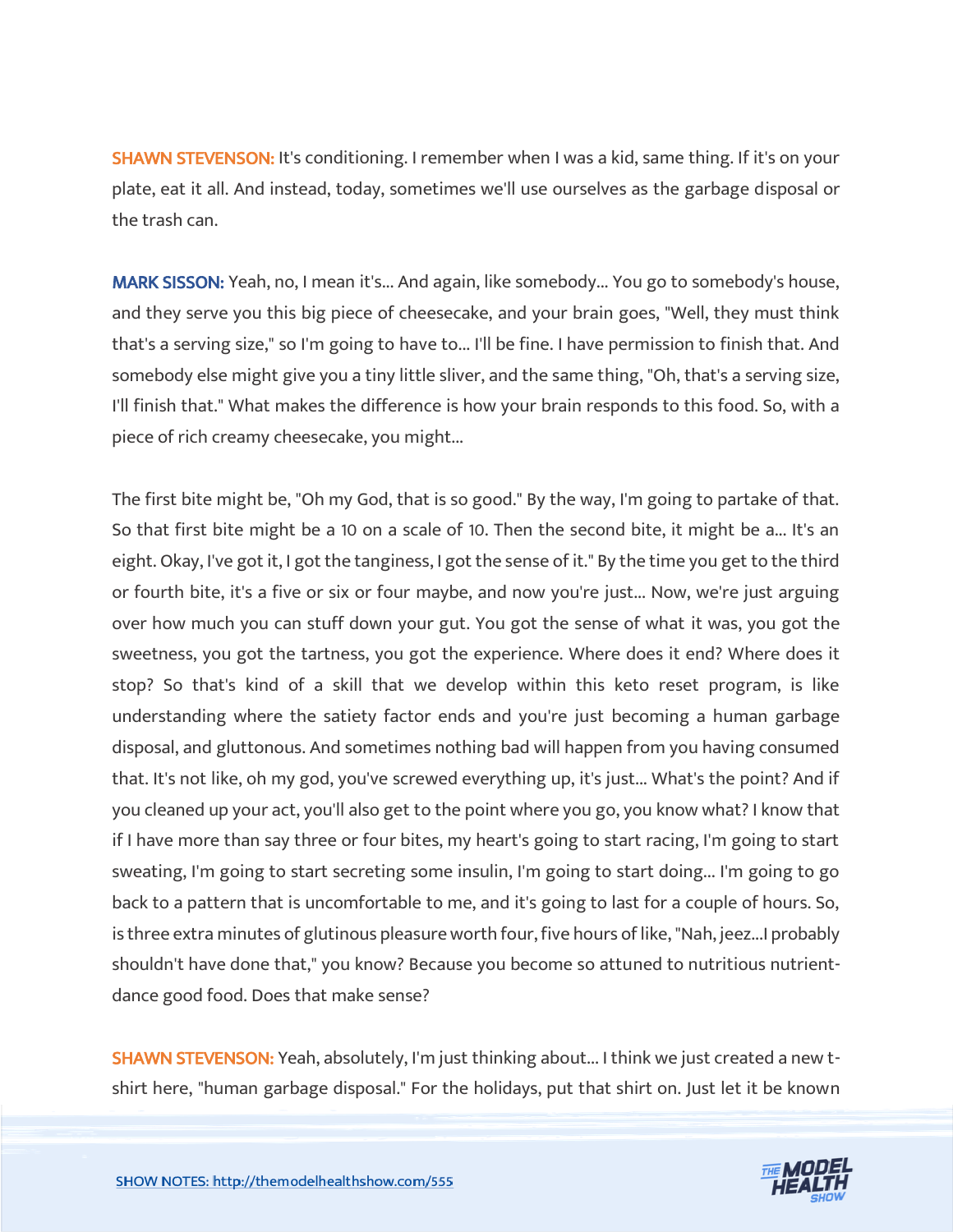that's what you're going to do. It's so fascinating, and before... And I don't want to forget this, when you mentioned about training and then essentially fasting until your feeding window after that, it immediately reminded me of something I came across a while back about human growth hormone being up regulated with that. Do you know anything about that?

MARK SISSON: Of course. So that's another just side benefit of not eating, is human growth hormone and testosterone get pulsed up a little bit. The way I utilize that in my training is that's why I train fasted. So, let's say you do a heavy leg day, or you do a full-body workout, med con-type workout once or twice a week, the reason you're doing that is to get better, you're not doing it to beat yourself up, unless you love that kind of stuff. And you might be a cross fitter who goes in and does it every single day. And I'm not picking on CrossFit, I'm just saying, three days on, one day off. That's a lot of work, right? So conceivably, you're doing this because you want to get stronger. Well, how do you get stronger? Well, you get this hormetic stress, this acute stress that we talked about earlier, you get micro-tears in the muscle, it's all good, provided you get this up regulations pulse of human growth hormone and testosterone, and that's what's going to cause the muscles to get stronger and bigger and bring the amino acids in to create the new muscle tissue or to repair the damaged muscle tissue. Now, one of the things that blunts this pulse of growth hormone and testosterone is insulin. And so, the concept of a post-workout meal, it's...

And again, there's no right or wrong answer here. These are just choices. So, one choice in the old day... My old way of doing this would have been, alright, I just did a hard workout, and it was like a 10-mile run hard, or it was eight times one mile on the track with a half mile rest in between, and I've exhausted all my glycogen and I got to go run 20 easy tomorrow, easy being a relative term.

# SHAWN STEVENSON: To replenish.

MARK SISSON: I'm going to go replenish my glycogen stores, so in replenishing my glycogen stores, to be able to do it again the next day. That was probably a smart move. Now, conversely, in the gym, you go, well, I did a heavy leg day, I want my muscles to repair, I'm not going to repeat this thing tomorrow, because if I did it right, I won't even be able to do it for three more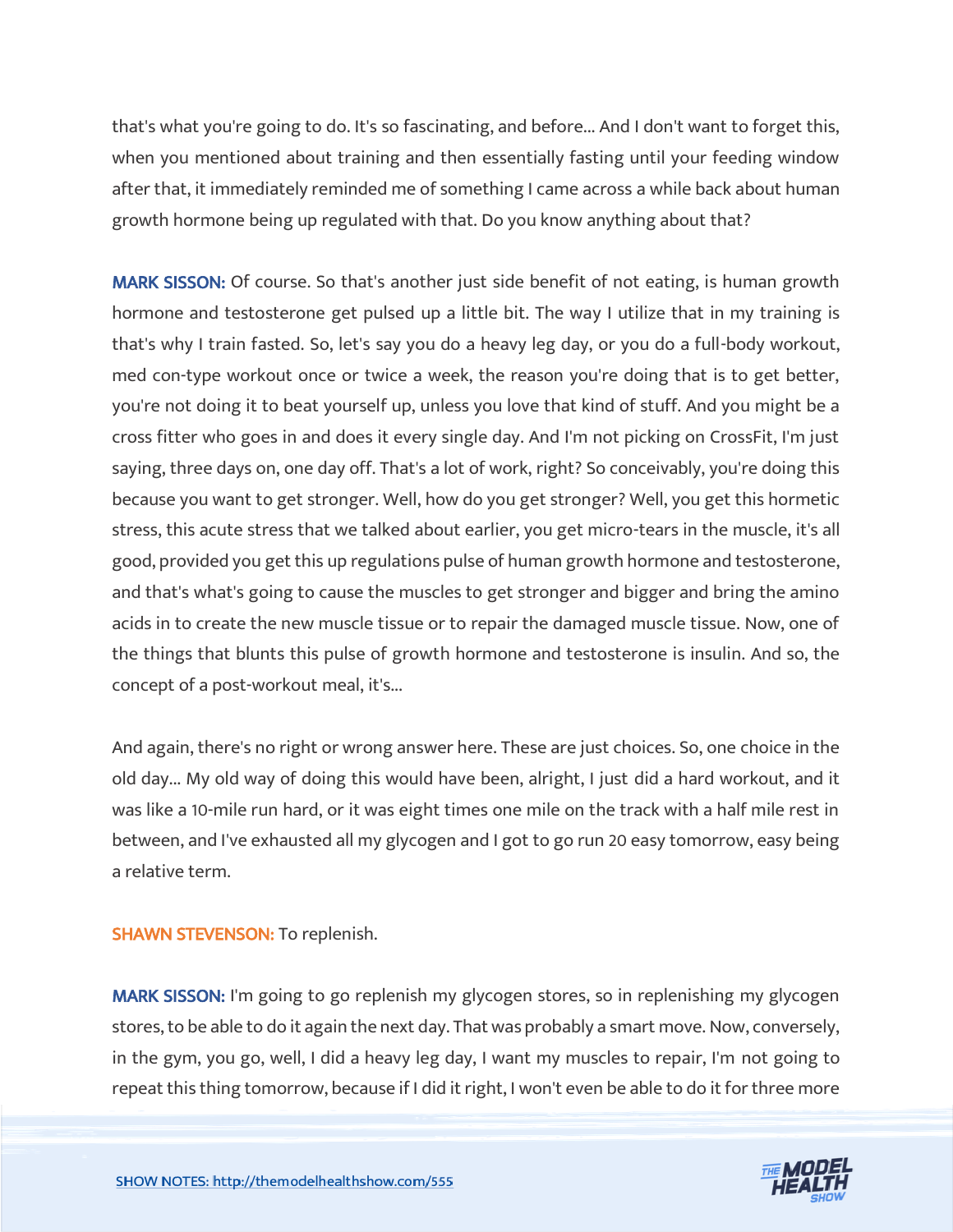days. I'll move on to a different body part, but you know what I mean, I won't be able to do it, I'll be... I have done enough work that I'm so sore that I need to spend the time to repair, so the last thing I want to do is blunt that hormonal response with the growth hormone and testosterone, by taking a post-workout meal, because by taking a post-workout meal, all that's going to do is increase my glycogen, but I'm going to build back glycogen anyway.

Regardless of whether I eat or not, I'm still going to replenish glycogen. It's just going to take a little bit longer, but as long as I'm not going to do it tomorrow, then I don't care that it takes two days or three days, 'cause I'll be at the same place in terms of glycogen, if I do a hard workout, another leg set in three or four days that I would have been had I done the post workout meal, but now by choosing not to do that, I'm taking advantage of this ketogenic-type response, which is a pulsing growth hormone, and testosterone and a maximizing of the benefits of the workout.

SHAWN STEVENSON: Now, even within that fasting window that Mark was talking about, he still opens a door for some storied specific beverages that not only help to keep that fasting window extended, but also provide the body with these stress mimicking nutrients or fast making nutrients that actually increase the body's level of autophagy of insulin sensitivity and the breaking down of stored energy and using it, stored fat and using it for fuel, one of those storied beverages is organic high quality coffee. Stanford University recently deduced that the caffeine in coffee is able to defend against age-related inflammation, their research revealed that light to moderate coffee drinkers live longer and more helpfully, thanks in part to the protection that is coffee-derived caffeine provides by suppressing genes related to inflammation.

You're going to learn in this episode today from one of the leading experts in this topic talking about genes and longevity, just how important this is, this is nutrigenomics, this is how our nutrition is an epigenetic controller, it's something that is influencing the expression of our genes, and this is something that we have the power to change. So, with this, okay, we got organic high-quality coffee, so not coffee, that's coming along with pesticides and toxic molds and micro-plastics and all this crazy stuff that can be in your favorite coffee, but getting high quality coffee, but for me today, specifically, this is going back to my Thundercat's story, the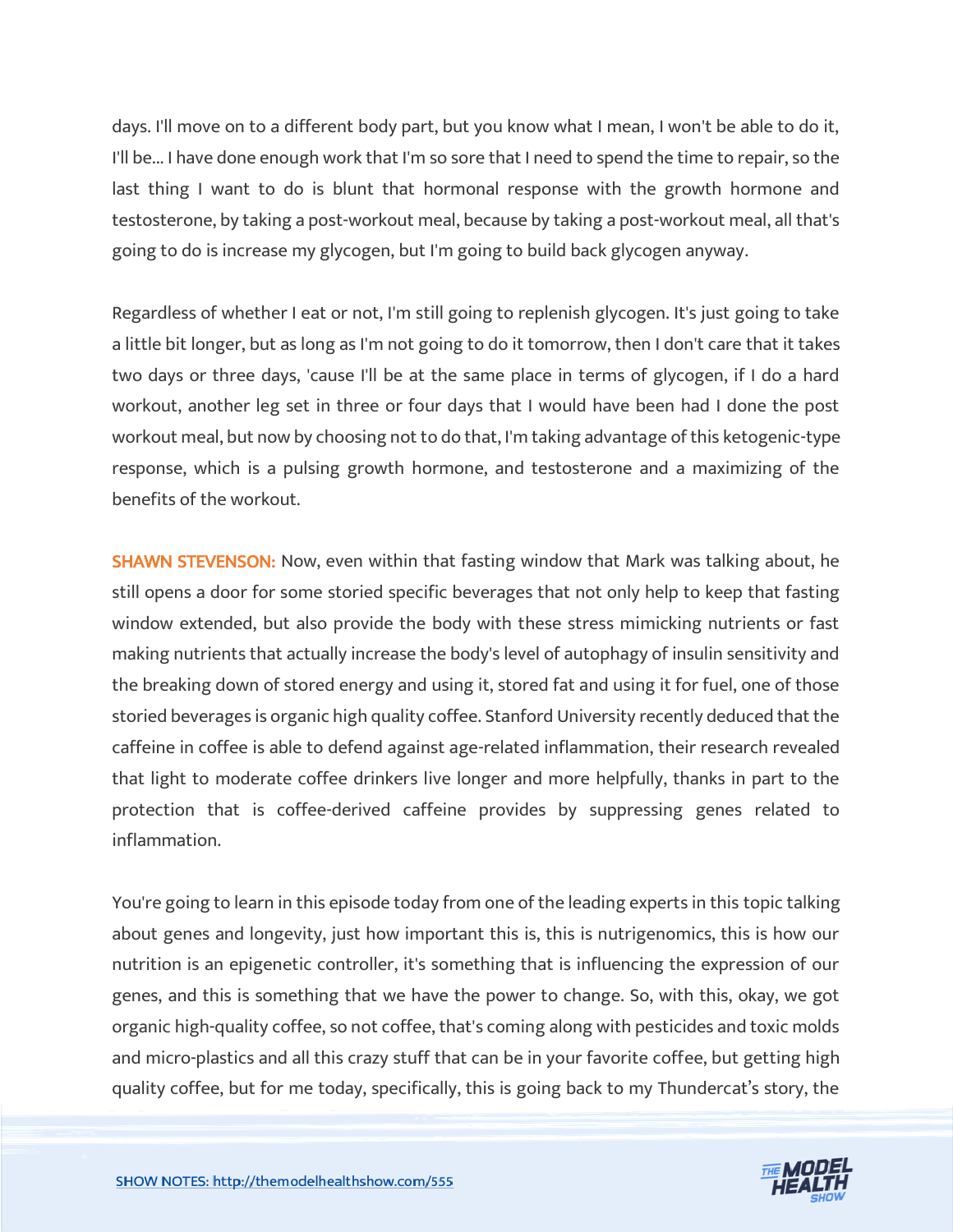mentor for the main character for Lion-O, the guy who had the Sword of Omens, there's always...

These mentors, this Yoda-like figure, and for him it was Jaga. And I always thought his name was Chaga, and even when I grew up and I learned about Chaga, I immediately thought about the Thundercat, I was like, was his mentor named after a mushroom, but it's actually Jaga, with a J. Chaga with the CH is one of the most renowned, most studied, most remarkable medicinal mushrooms in human history, and I say this because it's probably the highest antioxidant food used by humans ever recorded. Again, the highest source of antioxidants. So, Chocolate? Chaga's more, Acai? Chaga is more, you name it, Chaga has more antioxidants. Specifically, these antioxidant compounds have been found to increase superoxide dismutase in the body, this is a natural antioxidant enzyme that's produced within the body, that plays a significant role as a free radical scavenger. It essentially acts like a bodyguard like Kevin Costner in our system. That protects your DNA from damage and helps to reduce the workload placed on your immune system. Isn't that important today? So, my high-quality organic coffee is also blended with Chaga, and today I had one that's blended with Chaga and Lion's Mane, medicinal mushroom. Which data published in Biomedical research had test subjects with a variety of health complaints, including anxiety and poor sleep quality.

They were given lion's mane or placebos for four weeks, and the participants who used the lion's mane had significant reductions in their irritation and their anxiety levels compared to those in the placebo group. There's one place to get this and that's Four Sigmatic, go to F-O-U-R-S-I-G M-A-T-I-C.com/model. And you're going to get 10% off, at least, they might even hook you up with a little bit more, alright foursigmatic.com/model for 10% off plus their incredible organic coffee blends, and also, they have the straight elixirs themselves. We're talking about the mushroom of immortality; you know which mushroom that is? Reishi. It's known as the mushroom of immortality, they have that Reishi elixir as well, alright. So, you got Reishi, lion's mane, cordyceps all together as their stand-alone elixirs or blend together with hot cocoa or even in coffee blends. I absolutely love them foursigmatic.com/model. Next up in our longevity compilation is a person who wrote the book, Aging in Reverse, I'm talking about fitness expert, Natalie Jill.

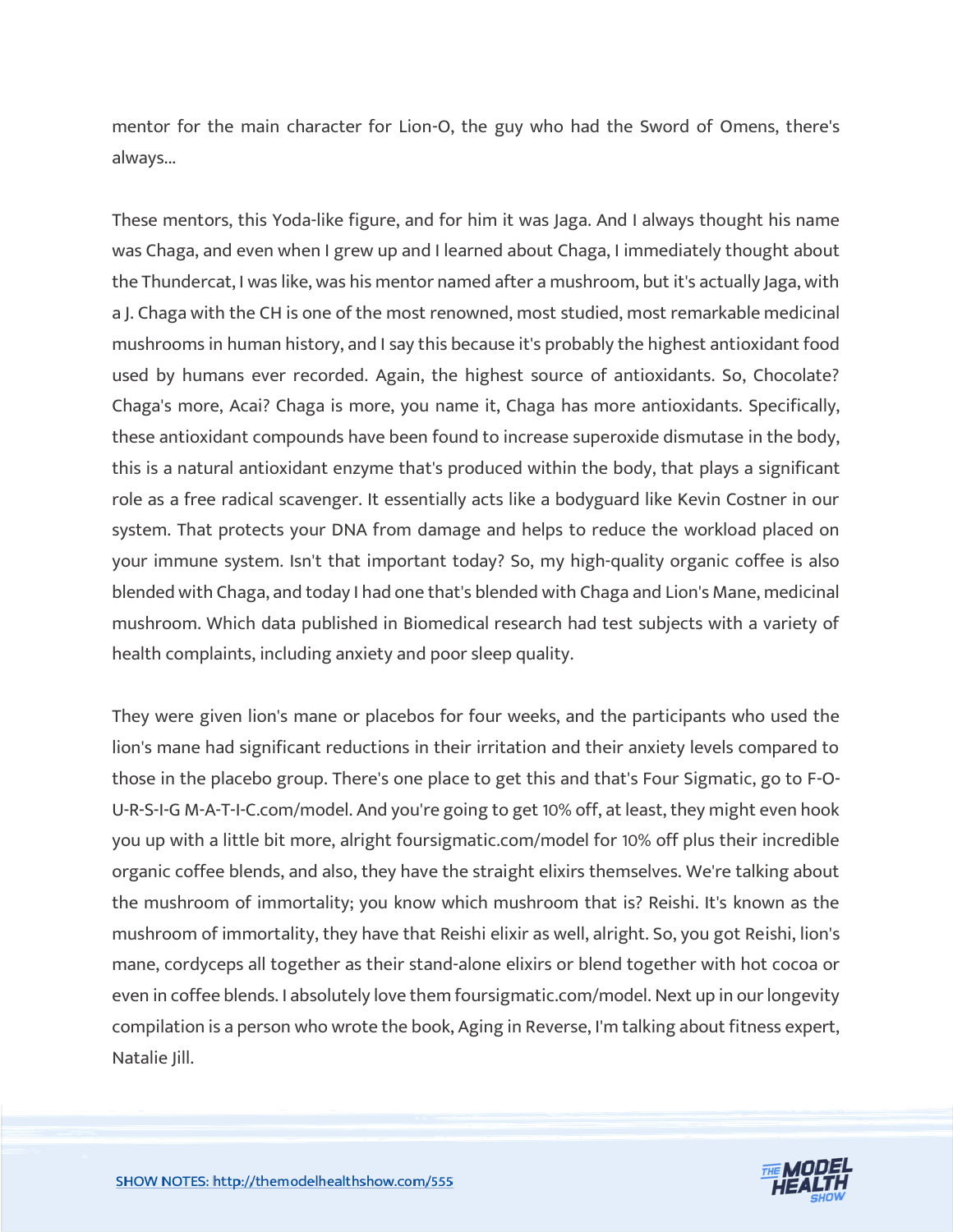Natalie has been a fitness icon for many years, but her first magazine cover didn't come until literally just a few months before her 40th birthday. Alright prior to that, she was struggling off and on with her health, and she decided, you know what? At this time in her life, when most folks have kind of packed it in, like, this is it. This is my lot in life. I can't get better from this point, I'm fed this story that things just continue to devolve, and she was like, "No, I'm going to be in the best shape of my life when I turn 40, I'm going to figure it out to turn things around and transform my life." And by doing that, she not only transformed her own life, she impacted the lives of millions of others, so in this clip, she's going to be sharing with you an important mindset shift around aging. And around longevity, and this is critical. Checkout, this clip, and the amazing Natalie Jill.

NATALIE JILL: So, the reason I called my book Aging in Reverse is, imagine if we didn't have all that outside noise around aging, because when I say aging, especially to women, what comes up for them is they don't want to be that or they feel dated or has been, so people want to fight, fight, fight. I need to look 20 forever, I need to like 30 forever. But that doesn't have to be the way, and I'm not saying, go accept and age gracefully either. That's not what I'm saying, but what I'm saying is, it doesn't have to look a certain way. Aging can look like whatever you want it to look like.

SHAWN STEVENSON: Yeah, absolutely.

NATALIE JILL: It could be your powerful years, it could be the years that you get stronger, it could be the years where you learn more where you become more authentic, where you have more fun, it could be all of those things, but it starts with that shift of like, okay, what am I telling myself about this? What am I deciding? What do I want? And where am I finding evidence to support things? If you're finding evidence all day long that, "Hey, 40s, 50s, 60s is bad." And that's what you keep programming yourself, of course, you're going to set yourself up for issues, but when you look for the opposite and you validate that people can be healthy, can be strong, can be vibrant, can do these things, it starts to shift your perspective on that as well.

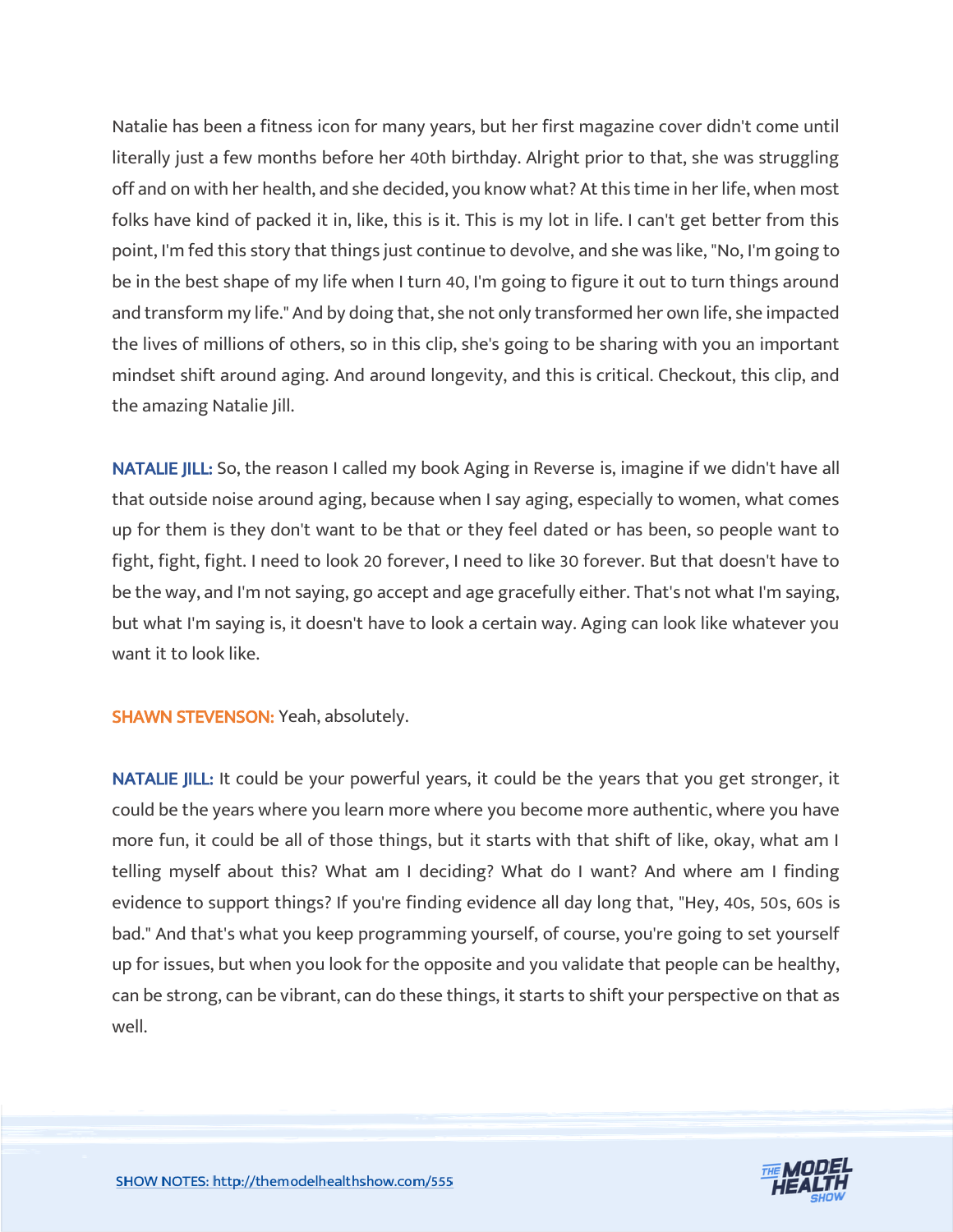**SHAWN STEVENSON:** So... So good, so powerful, it's so real. And this is something I've been thinking a lot about as well recently, is that we are bombarded with messages of aging because is...

#### NATALIE JILL: Yes.

SHAWN STEVENSON: Because of all the examples and also even the way we've grown up and seeing the aging of our parents or grandparents, and there are folks who, they are needing assistance in their 50s and 60s, and maybe their arthritis is so bad, they're in a wheelchair or cane, but then there's also these examples of people who were in their 70s and 80s who are running marathons and competing in Spartan races.

#### NATALIE JILL: Totally.

**SHAWN STEVENSON: Living their best life.** 

NATALIE JILL: So, what are you going to decide to make your norm? Like that's a thing. I hate statistics. I hate when doctors say, "Well, statistically, you have a X percent chance to live, or you have a percent chance of this happens." I hate that, because you could be the 1%, you could be the 2%, get rid of that and just go for, where is the evidence of the one that's overcome this. With my leg, with that happening in my back, and my leg, I instantly could have said, "Oh, I can't work out anymore, I'm not going to... This is just what happens." And you know what? No, would have challenged me. I could've enrolled the whole world on why my leg doesn't work and I can't workout anymore, and I can't do this, and I'm going to do a whole another career that could have easily be done, but that's not... That is not fully living and aging in reverse, and I interviewed a woman on my podcast, a Janine Shepherd, and her story really stuck with me because she was an Olympic athlete, she was training for the Olympics, she was hit by a truck, hit by a truck, training for the Olympics, imagine this totally paralyzed, airlifted to a hospital, told she would never walk again, by multiple doctors told us every reason to believe to that she refused to listen to it.

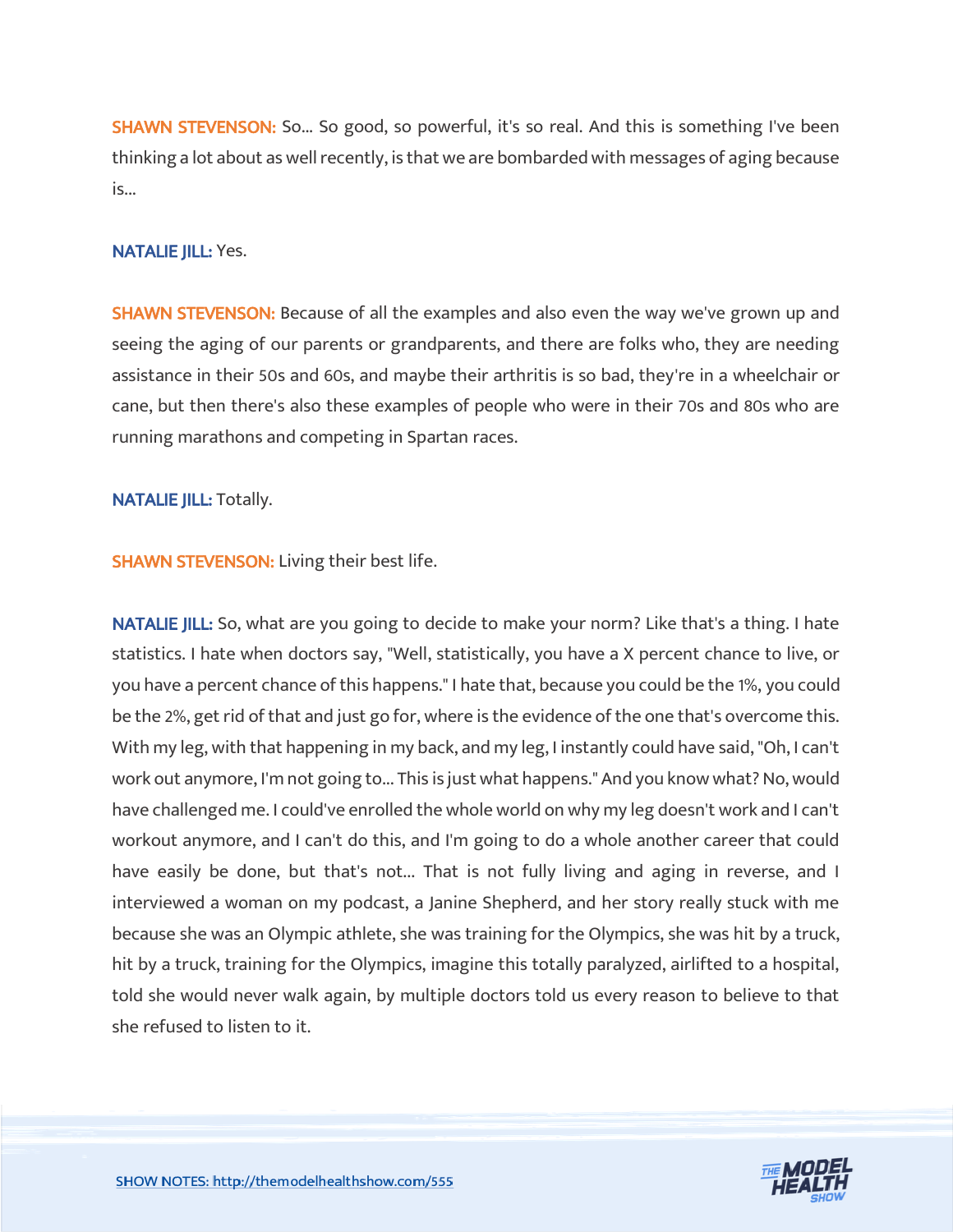She found evidence of others that could re-train their brain, and she is a documented walking paraplegic now, a walking paraplegic. There's been movies about her all because she decided and refused to let in the noise that that wasn't going to happen for her, and when I heard that story when I interviewed, when I met her in person, it's like, "How can I stay caught up on my leg with that like really, how can I stay caught up on that?"

SHAWN STEVENSON: Yeah, oh my gosh. So again, just get this message, we have to tune into different stories and not get caught up on the societal norms and conditions, because the reality is, for centuries prior to this, there was a whole different experience in aging, and people think "Well we live a lot longer now." That's taking it... When we're talking about the average, we're taking into consideration a lot of people dying a lot younger due to not having access to healthcare and clean processes and these kinds of things, infection, but we actually see if we look at indigenous cultures, folks who are much older.

# NATALIE JILL: Yes.

**SHAWN STEVENSON:** Still out, kicking it, dancing with the kids, being a contributing part of the society, and today it's just a different story.

NATALIE JILL: And let me tell you... That's a perfect example too. If you look at years ago, somebody had to decide it was possible to live longer. Right? That had to happen. I have a vision that 100 years from now, 50 and 60 is not going to be old, that will still be young people will still be having kids, then maybe that'll still be your youth. Because 100 years ago, it was very different. The life expectancy, 150, 100 years ago. Totally different story. So, this is, you have to have that vision and that willingness to step out of what you've been told or what you've believed and look at there's another possibility, and here's a thing, right or wrong. You might not agree with me. Okay, but right or wrong. What does it hurt to believe that? Seriously, if you want to give in to excuses and validating and saying, it's not possible, and argue with me. Great. Is that make your life any better because we've just taken away any possibility? If I say, "You know what, you're right. Your thyroid. You're this, your metabolism. You're right, it sucks. You're right, your hormones are shut, you're right, you're just going to be overweight now, you're going to be in pain forever."

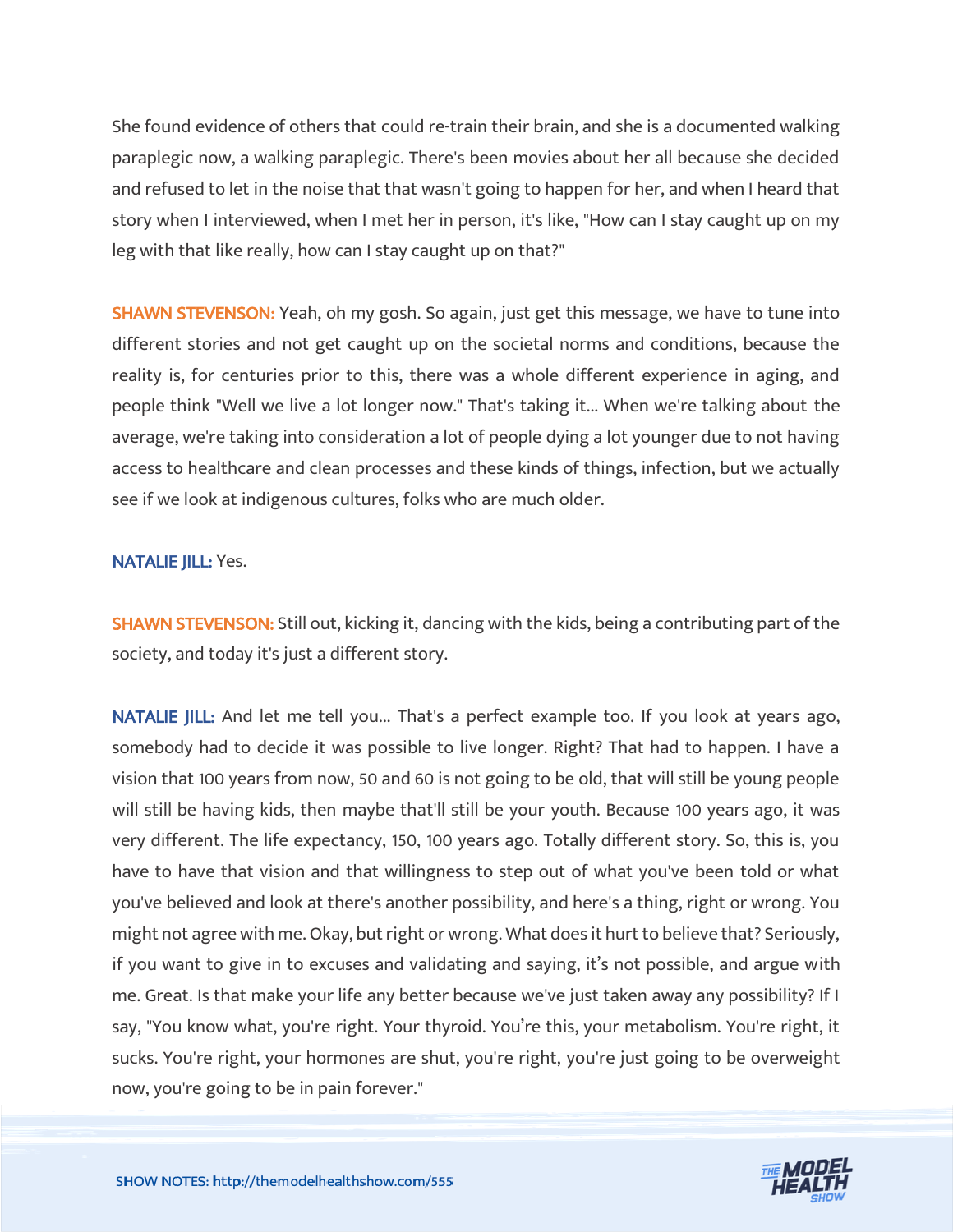You're right. What does that do for you? What kind of life is that? That's a life without hope, so to me, validating excuses serves no purpose, it literally serves no purpose, it makes you temporarily feel better in a moment, it does not do anything to help you live a bigger life, and for me, I'm taking a stand for people to have a bigger life, because validating excuses is doing a disservice to people.

**SHAWN STEVENSON:** I love this so much, and this is why I love the book because you're working on the stuff that really matters, because we hang on so tightly to our stories of limitation.

# NATALIE JILL: Yes.

**SHAWN STEVENSON:** And it's just because it's a sense of certainty in our lives, things have been this way, but they'll continue to be this way. Your past will equal your future, if that's where you decide to live and helping people to become more aware and to shift from these limiting perspectives that we have, these self-imposed stops is huge, in giving us freedom.

NATALIE JILL: So, what's interesting and... 'Cause I do talk about food in here, and I talk about planning your plate and what's funny is a lot of times somebody will say, "Well, what? I'm getting older, so I'm gaining weight." And they're not... What they're failing to see is how they ate and acted may be younger, maybe it wasn't the best way either, it's just that they were younger, so it made it a little bit easier, so it's not that it's not possible, it's just that now we really do get to look at what is health and what is fueling us with good nutrients versus just helping us cope with feelings. So, food and nutrients take on a whole new meaning, because if you eat... If you practice conscious eating and you're really eating with foods that are going to help keep you vibrant and young and energetic and focused, it's just a win-win situation, it's the perfect winning formula.

**SHAWN STEVENSON:** Absolutely, well, I can't have you here not talk a little bit about the plan your plate, because you've got an interesting take on fasting, which we know... We've talked about this on the show before, many different benefits, but there's different flavors of it for us to take on for ourselves.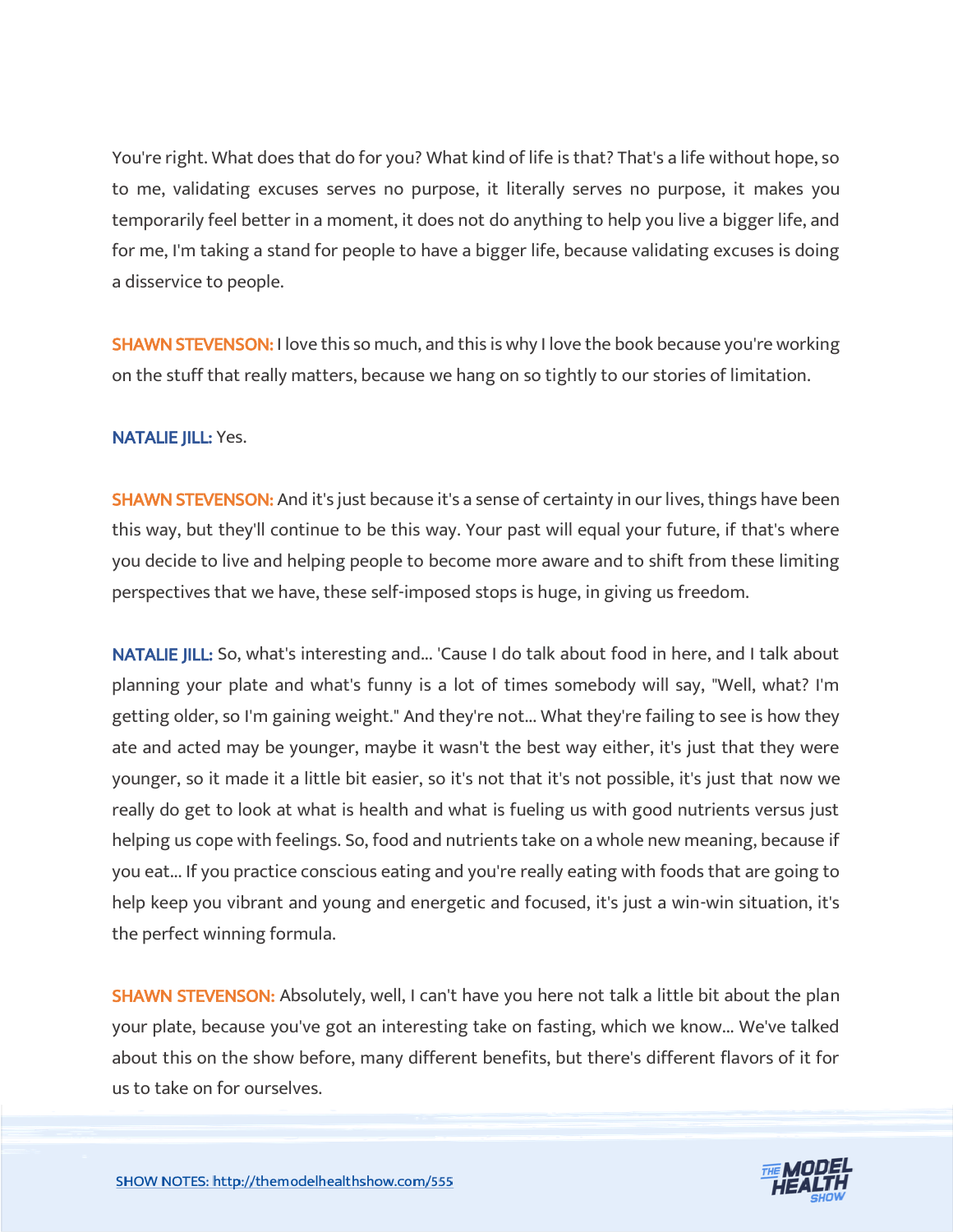NATALIE JILL: Totally. So first the premise of the... What I teach with eating is an unprocessed natural food diet, Step One, so eating real natural foods, and what I tell people is to focus on adding in more of the good, which makes less room for the bad. So instead of going extreme with, "I can't have all these things." look at it like "Can I add in more of the good?" So unprocessed natural real food is my first rule, my second role is about looking at foods that cause inflammation because we want to lessen that, especially as we age, so I want to set my body, I want to set your body up to win, so by feeding you fast food and processed junk, I'm not setting you up to win because we're going to... If you do have an injury or you have inflammation it's just going to get worse, so why not eat foods that are going to fight against that, so I take inflammation really seriously, and I take foods that are known to cause inflammation out of the plan, and then the fasting thing, I'm not against fasting, I'm not for or against it. But here's what I do now, when you give your body a break from digestion and you give your body a break from secreting insulin, you are going to lose fat and have better focus and more energy, and when we're constantly eating and constantly making our bodies work to deal with that, we are going to be in a state of foggy brain and fat storage and all of that.

So, the reason I talk about what I call modified fasting versus full on fasting or intermittent fasting, is I want things that can be a lifestyle for people, so traditional intermittent fasting, you eat all your food in four to six hours really, and that's just not even... Really doable for a lot of people. If it is, great. But that's very hard to do. So what I teach is giving your body a break, so let's say you eat your last meal at six, you wouldn't need eat till six again the next day, which is just a 12-hour overnight thing, which at least gives your body a break, and then also giving your time... Longer space between meals, so rather than having a 6 to 8 meals a day, we have two or three meals a day.

SHAWN STEVENSON: Next up in our longevity compilation is one of my favorite people. Dr. Alejandro Junger, Alejandro Junger MD, is a New York Times best-selling author of Clean... Clean Gut and Clean Eats. He was talking about the health of the gastrointestinal tract and the microbiome, years before it was in vogue and in his primary practice, he focused on cardiology, that was what his training was in, but he began to see that there was a much bigger story than what was provided through his conventional education and began to study nutrition and other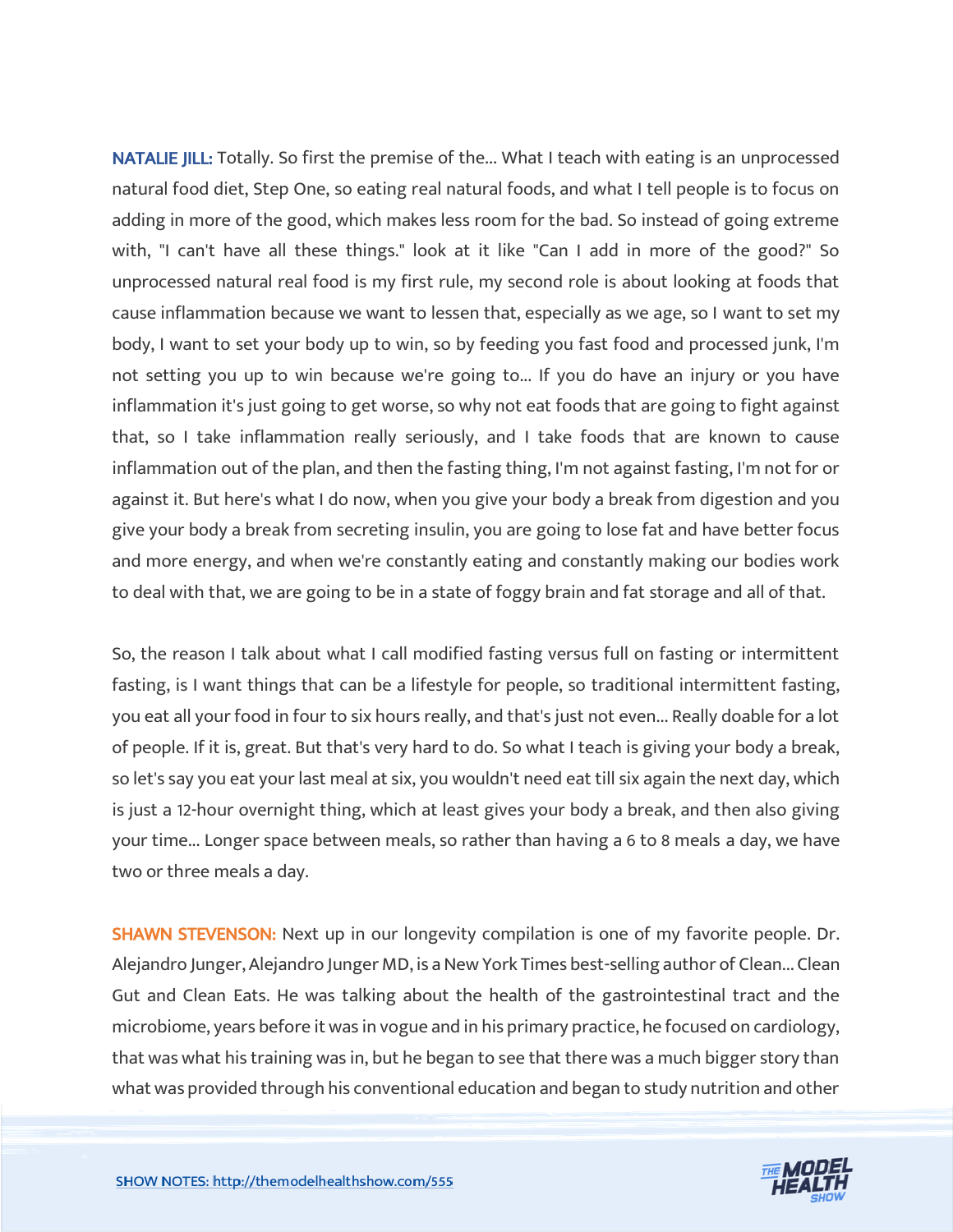modalities of health and wellness to really give his patients the very best care possible, and since then, he's now sought after by some of the biggest names, celebrities and everyday folks for his incredible wealth of knowledge. And he is yet another example of walking the talk, demonstrating what longevity really looks like, so check out this clip from Dr. Alejandro Junger.

DR. ALEJANDRO JUNGER: What I always tell my patients, and I see incredible results is eat real food, don't eat food like products, eat foods as you find them in nature and try to have variability in species and in colors of plants, mostly. But I'm also convinced that there is nothing wrong with good animal protein, so as long as the animals that it comes from, are living in the wild, just like nature designed them to live and eating what nature designed them to eat. So, I don't want to confuse people with too many names and too many things. You go on Instagram and there's all these geniuses, I love them, they're all colleagues of mine, and some of them are friends of mine, and they break it down, but it's kind of confusing, I like to take a simpler approach and say, "You know what, imagine that you were living in nature, what would you find. What would you be eating?" You wouldn't be eating things from cans and bottles, and bags and boxes, you'll be eating plants and animals, so do that.

**SHAWN STEVENSON: I** love you. This is the answer, these are the type of things folks ask me about when I'm doing media, but the truth is, there aren't specific, just eat these three foods for liver detoxification, it's really an approach, it's a framework, which is to eat diversity. And also, that diversity is going to help with our gut diversity too, right?

DR. ALEJANDRO JUNGER: You know what I'm detecting, I'm sensing and seeing, witnessing is that... We say food is medicine, but people are thinking of it as medication, not medicine, so they want to do... They ask me all the time, what food is good for this? I say, well, they are of course, foods that have certain more value of certain nutrients than others, but it's not like you can continue your life as it is and eat more blueberries, and then you'll be fine, so you treat food as medicine, but not as medication.

And this obsession with knowing the... Every component of every food, so that you can have more of that if you're this or that. I think it's good when you already are doing the basic things, but if you take it isolated, then you're turning food into medication and not medicine.

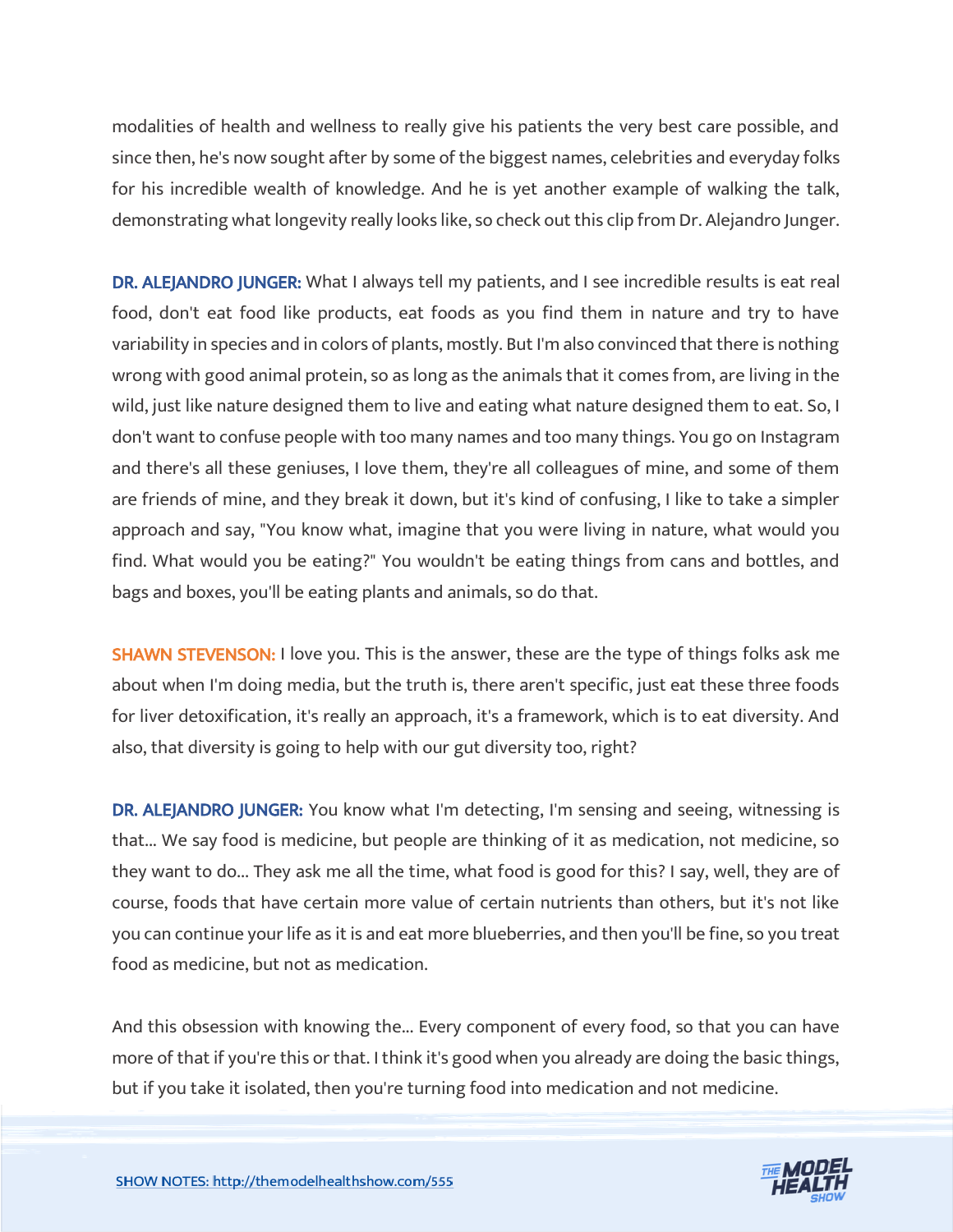**SHAWN STEVENSON:** To pivot from that sentiment, something else that is invisible, but very real, it's like it's a deeper translation of energy in our bodies all of this is really operating on these electrical impulses, and you being somebody who specialized in cardiology, you understand that better than most people, can we talk about the electrical nature of cellular communication of organs, even the gut.

DR. ALEJANDRO JUNGER: Really, we are electrical beings, because when you go down and start breaking down the cell into molecules, and the molecules into atoms and the atoms into subatomic particles, it's very similar to electricity, and so we are electrical beings. Everything is governed by electricity, the heart is governed by electricity, the way that you know if a cell is dead or alive is if there is an electrical difference between the inside and the outside, so electricity really is the sign of life. How do you measure if somebody's brain is working? An electroencephalogram. How do you measuring if a heart is working? An electrocardiogram. So, electricity is really what is... We are made of electricity, but we're also governed by electricity.

**SHAWN STEVENSON:** Can you share how this impacts the gut specifically, does this influence the movement of things, that electrical currency.

DR. ALEJANDRO JUNGER: So, one of the things that the gut depends on is the prostatic movement, when you eat the intestines will propulse food down by contracting the muscles around the gut, squeezing the food down. The segment below it relaxes, when the food gets there, it contracts again. Now how is that governed by the Neuroenteric system. By the brain in the gut. So how does the brain and the neurons work, through electrical impulses. Now, when that same nervous system in the gut is busy reacting to things, then it ain't going to have the resources or the attention to pull, and what is the result for a lot of people constipation, which is again, a global pandemic, and so hindering to our wellness because it's like not being able to take the garbage. Imagine in your house, if you accumulate the garbage and you never take it out, you won't be able to live, and that is what happens at a cellular level when constipation is the case, how is constipation resolved, by resolving the electrical activity in the gut, now but that is also connected to a lot of things.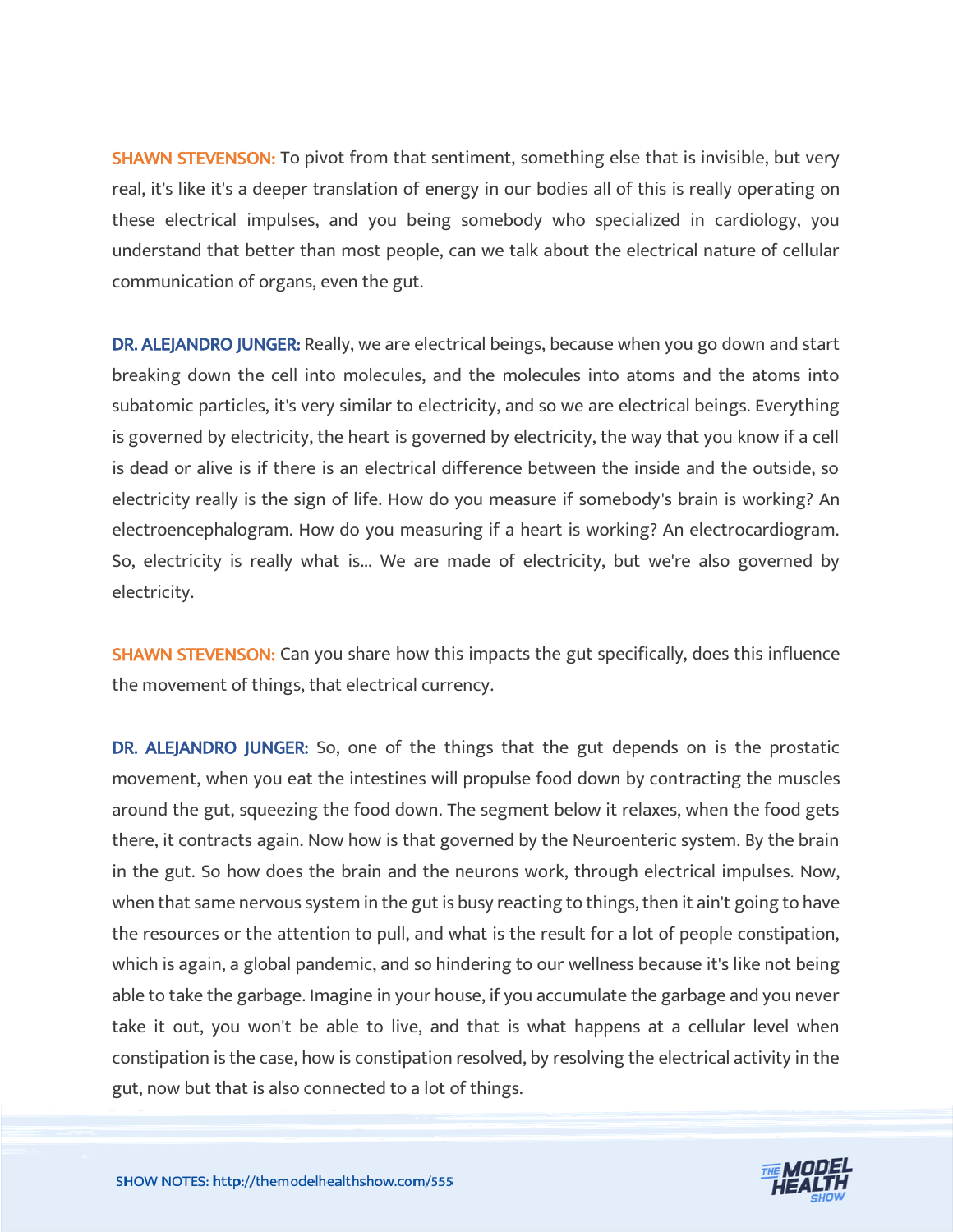SHAWN STEVENSON: Yeah. Let's just say there's a breaker on the amount of electricity that we can generate, and in our culture, a lot of that electrical energy is being used for digestion constantly, and the digestion of abnormal things, our body trying to figure it out and using so much of that electrical energy, could this be a reason why that energy, in a sense, it's getting siphoned for this and it's being pulled away from our ability to think logically. Our ability to have empathy. What do you think about that?

DR. ALEJANDRO JUNGER: There's two types of energy, just in a broad-spectrum chart, there's the energy that we generate moment to moment in our mitochondria by burning glucose and oxygen into ATP, and then there's the energy that a spiritual master Gurdjieff talks about as being stored in capacitors. And this is a little bit esoteric, but if you think about it, when you go to sleep and you wrote a book about this, what really happens, you recharge those capacitors, that there's no other way of recharging, we haven't come up with anything, any invention that would recharge whatever it is that we recharge when we sleep, and we know how important it is to sleep, so when you have a good night sleep and you recharge those capacitors, you wake up in the morning and yes, you're going to be generating ATP all the time, but it is these capacitors that have a very important function, and everybody's talking about the mitochondria and how to optimize their function, and a lot of people are talking about how important sleep is, but not a lot of people are talking about why sleep is that important.

So, when you... How it works, what's the mechanism behind it? And I invite you to read, Gurdjieff, there's an amazing book called In Search of the Miraculous written by Peter Demianovich Ouspenskii, who was a student of Gurdjieff and he describes the capacitors, and he describes how there's a big capacitor and there's a couple of other smaller capacitors and when you exhaust the big capacitor, the flow of energy switches to a smaller capacitor, the moment of the switch is when you yawn. That the yawning is caused by the switching of one capacitor to a smaller capacitor, now you are waking up with, let's say, 100 units of energy in that capacity, now that has to be distributed amongst all the systems, when there is one system that works more than it should be working, then other systems are going to suffer.

SHAWN STEVENSON: Mm-hmm.

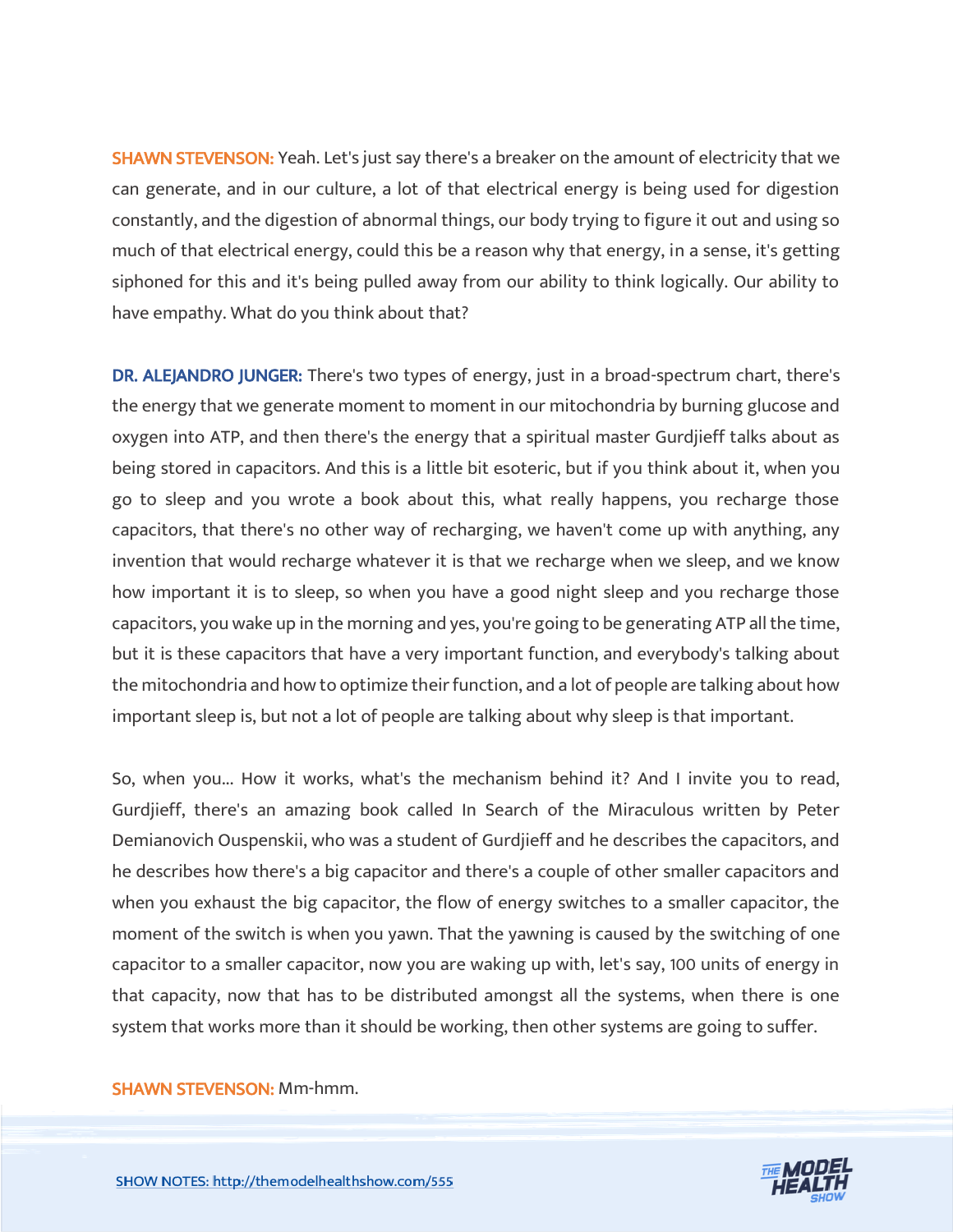DR. ALEJANDRO JUNGER: For example, when you have a big meal and you're digesting a big meal. As you said, the thinking system is depressed and you... And the body puts you to sleep because the body considers digestion a survival thing, because food wasn't as available all the time as it is now, so life depended on when you found food, being able to fully digest it and absorb it. So that's why in our evolution we gave... Evolution gave so much importance to the gut that it really takes over at systems even the thinking, even mentation. So, because these days, most people are digesting 24/7, we eat all day long, breakfast, lunch, and dinner, no other species in the planet does that. We are digesting all day long. Just go on the streets and grab 100 people at random in a modern city, and of course, there's a lot of homeless people now, so this formula may not work that well because homeless people maybe are not digesting all the time, like everybody else, but everybody is at some stage of digestion, necessarily, digestion is an energy-consuming process, it will steal energy from detoxification, from defense and repair, even from ambition, and that's why we are so dulled up and so anesthetized.

People are not thinking on their own, people are not ambitious, and I'm talking about not only ambition like in a light to be famous or to work and make money, I'm talking about ambitions to discover, to connect, to improve, we are dulled down because we are digesting all day long, I say that breakfast, lunch and dinner is killing humanity.

**SHAWN STEVENSON:** No longevity compilation would be complete without record breaking fitness expert, Chalene Johnson. She actually has the record, the Guinness Record for the most fitness DVDS ever sold. Her programs are probably in one of your friends and family's house, if you don't have them yourself. Alright, so she was popping all over the different infomercials, the fitness, and commercials very, very early on, and has been inspiring folks for many years. Now with Chalene, I know her personally, and she's just remarkable, she's actually one of my wife's best friends, and when I think about Chalene, I think about having it all... She's somebody who had that grind mentality and was just really working to become successful, but she had a shift in her perspective, and also her health is going to start to get pulled away as she's striving and striving and doing what our culture is telling us to do in order to be successful. And so, she made it a priority, her family, top priority, her relationship with her husband Bret, top priority, and created systems and structures, but it starts with the mindset that you really can't have it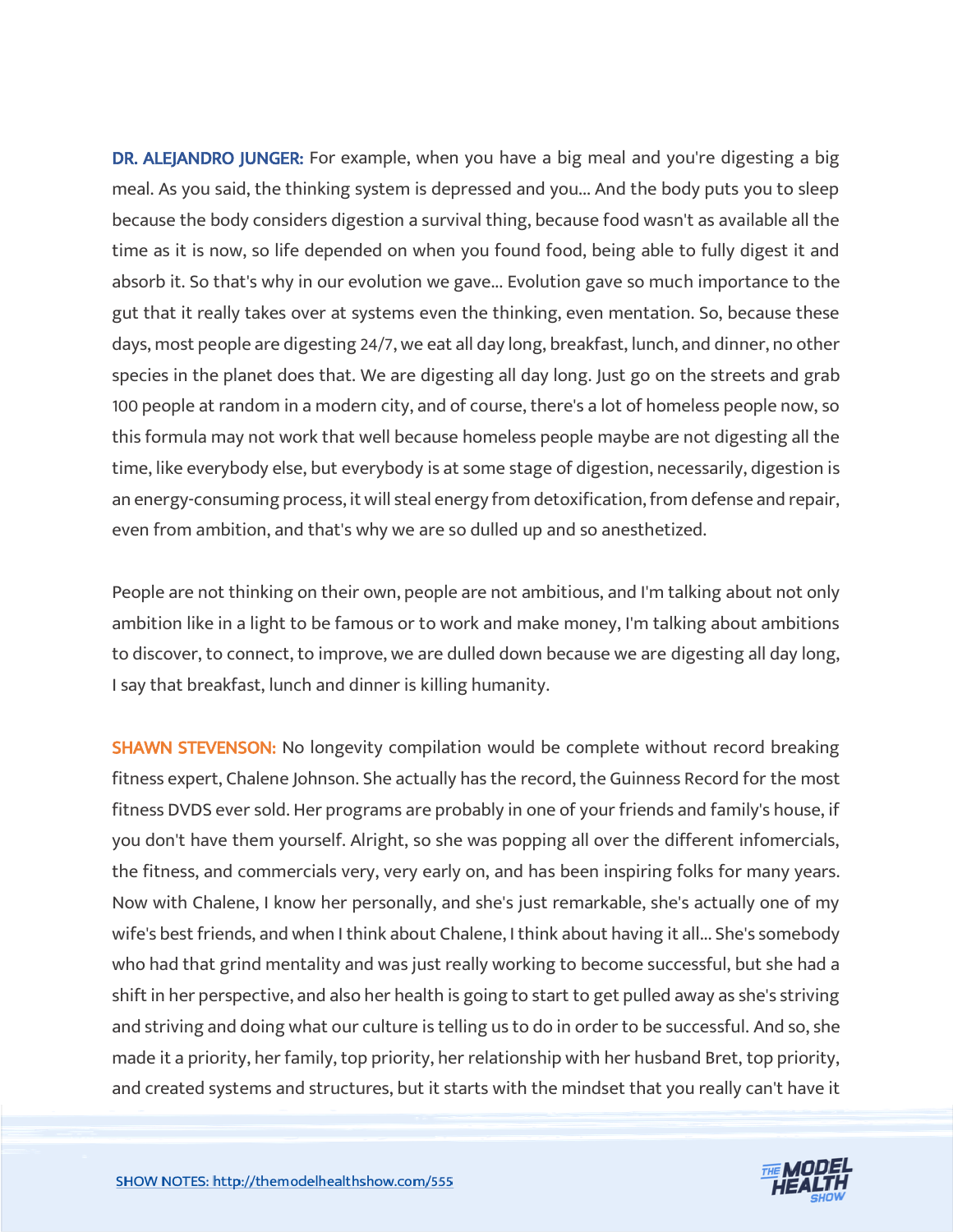all... You can have a successful business and have a great family life as well, you can have a great family life and successful business, and you can be radiantly healthy as well.

It is possible. Now, there's a system to it all because... And here's the key, no one is perfect, there are going to be things that are imbalanced from time to time, but we have to have more examples that it's possible, we have to have more examples to demonstrate how we can create a culture of good help for ourselves and our families, a culture of great relationships, a culture of financial security versus what we are seeing today, just these issues are rampant in our society, and it's not that these things aren't possible to have great health as a norm, it's that the way that things have been run and what we've been programmed to believe is possible has been part of the... It's like a seed that's been planted within our society's psyche, that these things are unattainable, these are for those people, but then you find out people's stories like Chalene coming from the D... She's from Detroit, she was like selling used cars or something, she was out there hustling early on, and just trying to find a way to make it happen, she didn't come from the best circumstances, but again, as we hear these stories and we listen, don't just listen with our outer ear, but listen with our inner ear, listen with our heart and hear the wisdom behind people's words and pay attention to their results, because for me, I don't really care how people's mouth move, I don't care what they're saying as much as seeing how their feet are moving.

I care more about results, show me, I'm from Missouri. You know, it was coming from the Show Me state. I need to see it. Alright, show me what's possible. Don't talk about it. Let me see, which are life results are like... 'cause it's one thing to have theory, it's another thing to be the walking talking representation of what's possible. And so, with Chalene, she's made a major impact in fitness and overall health and nutrition and business, she has a very, very big social media brand and marketing brand that helps folks to be successful in whatever their passion is, so within this... In this particular clip, she's going to be sharing with you this really cool insight, and it just makes sense if you look at our lineage and how evolved to achieve health and longevity, and this is concept of cross training your diet. Alright, now check out this incredible clip from The One and only Chalene Johnson.

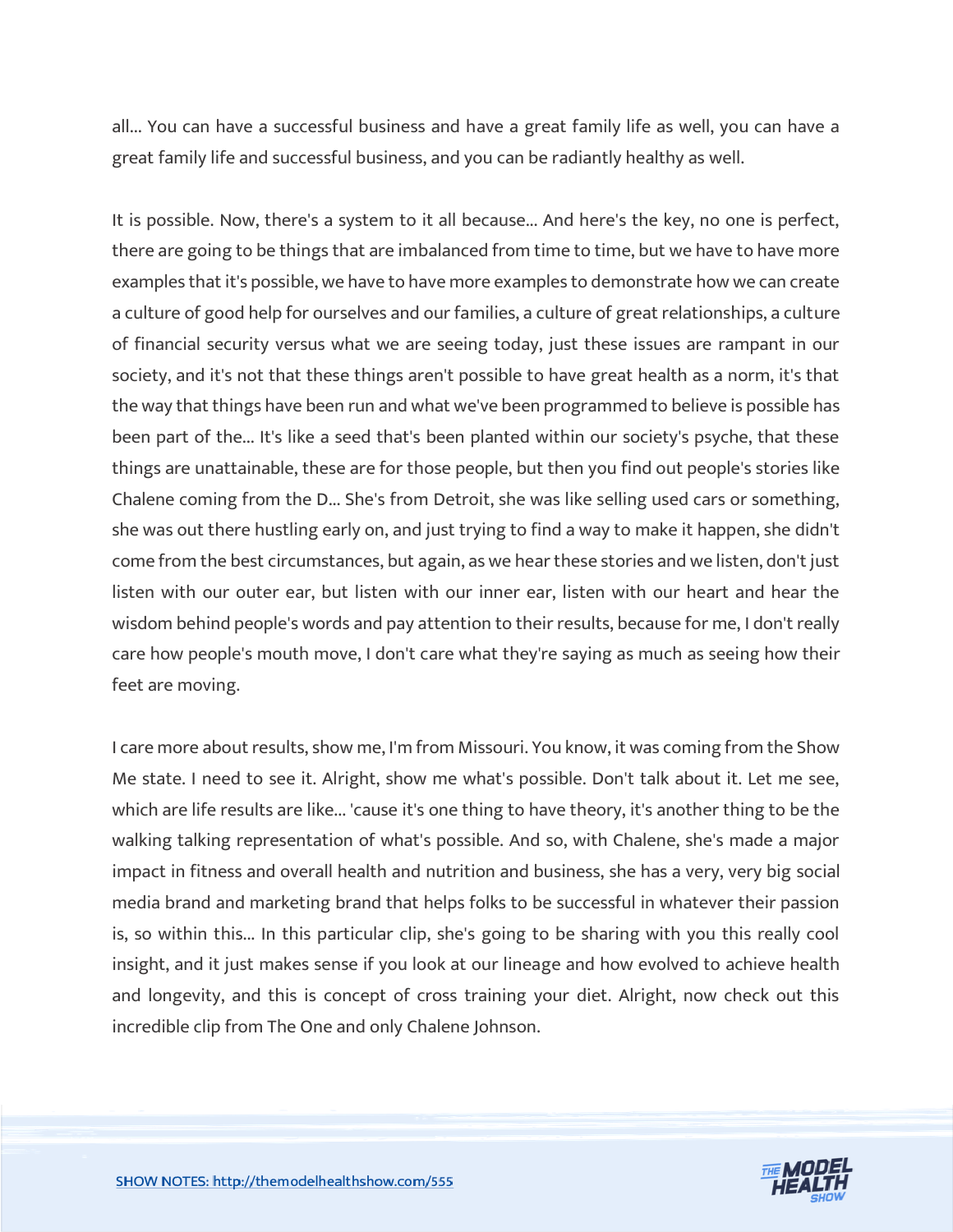CHALENE JOHNSON: We have this natural ability to want to stay alive, it's what our bodies want to do is keep us alive and keep everything the same, so homeostasis is what often will result in people gaining weight because they're like, Wow, I just went keto, and I lost all this weight, and I'm going to stay keto, 'cause I told everyone I was Keto, but then they start gaining weight and they can't figure out what's going on. Same thing with exercise, I've been doing the same exercise program and I lost all this weight to start with, and now I'm still doing this exercise program, I'm eating the same, but I'm gaining weight and realizing it's very much like something we've accepted in terms of fitness and that is just... You've got to cross-train, you've got to change things up, you've got to have cycles to your training so that you're always improving, you're always keeping the body guessing, and then taking a look at what our ancestors did, you know the food that was available in the winter, wasn't available in the summer and so you...

**SHAWN STEVENSON:** They were forced to.

CHALENE JOHNSON: They're forced to phase.

# SHAWN STEVENSON: Yeah.

CHALENE JOHNSON: And so that's how we have been designed to thrive, and guess what's really fun about phasing is you... That next thing you're really excited about eating is right around the corner, you don't have to put your identity into a food, and I think so many people do that, they just want to put a stake in the ground and say, well, I'm vegetarian or I'm raw vegan or I'm Paleo or keto, whatever it is. And I think what's probably the best way for all of us to approach this is, this is what's serving me right now.

# SHAWN STEVENSON: Yeah.

CHALENE JOHNSON: But then phasing your diet allows you to not have to experience that weight plateau or the weight gain that often comes when we try to do the same thing, day after day, week after week, year for year.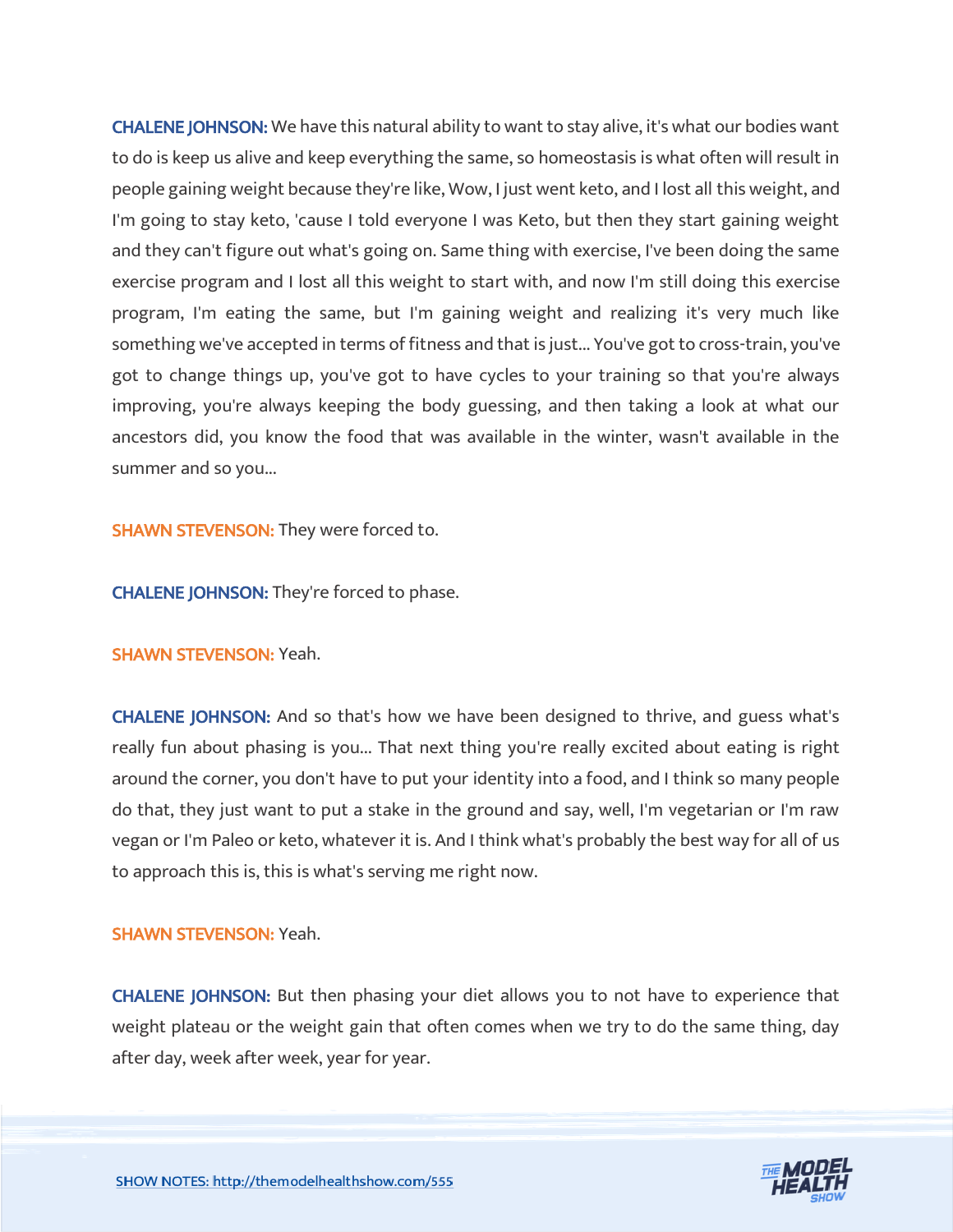SHAWN STEVENSON: It seems so Captain Obvious.

CHALENE JOHNSON: Yeah.

**SHAWN STEVENSON:** But when you're saying this, I'm even thinking about how we put ourselves into these boxes and it creates so much dissonance between us too, and we can't just talk about the majority of things that work for all of us, 'cause it was just like Paleo for life fool.

CHALENE JOHNSON: Yeah.

SHAWN STEVENSON: Just throwing up our own little what set you claim it.

CHALENE JOHNSON: Right?

SHAWN STEVENSON: I'm keto. Well, you don't know this.

CHALENE JOHNSON: Right.

SHAWN STEVENSON: And so, it's just opening ourselves up and...

CHALENE JOHNSON: It's not fun to be around those kind of people, either the ones you're like, Oh well, you know they're going to start talking about their whatever, and it feels kind of judgy, and then most of us, we just don't want to be wrong, I don't have a dog in the fight, I just don't want to be wrong, I want to know what I should do. And so, we hang on dogmatically to these labels or way of eating when really, if we just approached our diet from the standpoint of like, "This is what's right for me right now".

SHAWN STEVENSON: So first of all, a big shout out to all the different frameworks, because all of these frameworks are valuable, Paleo, vegetarian.

CHALENE JOHNSON: True. Yeah.

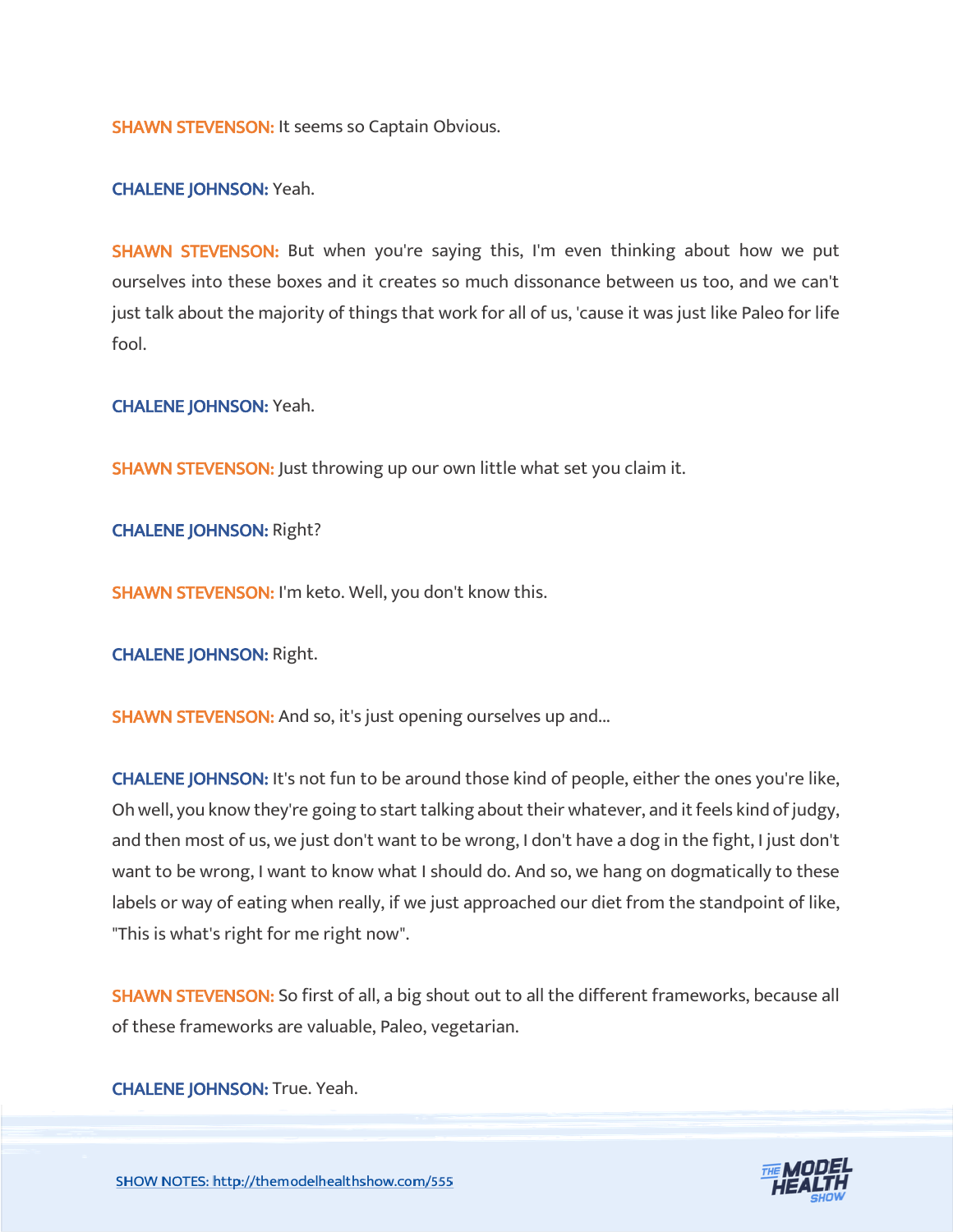SHAWN STEVENSON: Raw food, all of these things have great value and that they give us structure, they give us these things to pay attention to, but what we're really trying to... And especially with your new book is to communicate, is to not put yourself in a box, that may be hurting you.

# CHALENE JOHNSON: Right.

**SHAWN STEVENSON:** And also, something that might not allow for you to experience, enjoy a greater level of health or to accomplish whatever your one with the 131, whatever your one goal is because of a diet dogma.

CHALENE JOHNSON: That's right.

SHAWN STEVENSON: Now again, not to say that they're not valuable.

CHALENE JOHNSON: Right.

**SHAWN STEVENSON:** Which I subscribe to many of those things.

CHALENE JOHNSON: Sure.

SHAWN STEVENSON: But we need to really listen to our inner guidance system first and foremost.

CHALENE JOHNSON: Yeah, yeah, absolutely.

SHAWN STEVENSON: I love that cross-training too, with cross-training your diet... I love it.

CHALENE JOHNSON: Yeah, yeah, it's like we've accepted that from a fitness standpoint, we just know you've got to cross-train, you've got to phase your diet, you've got to... Even just thinking about how athletes train and they do it in cycles, everything happens... Everything happens in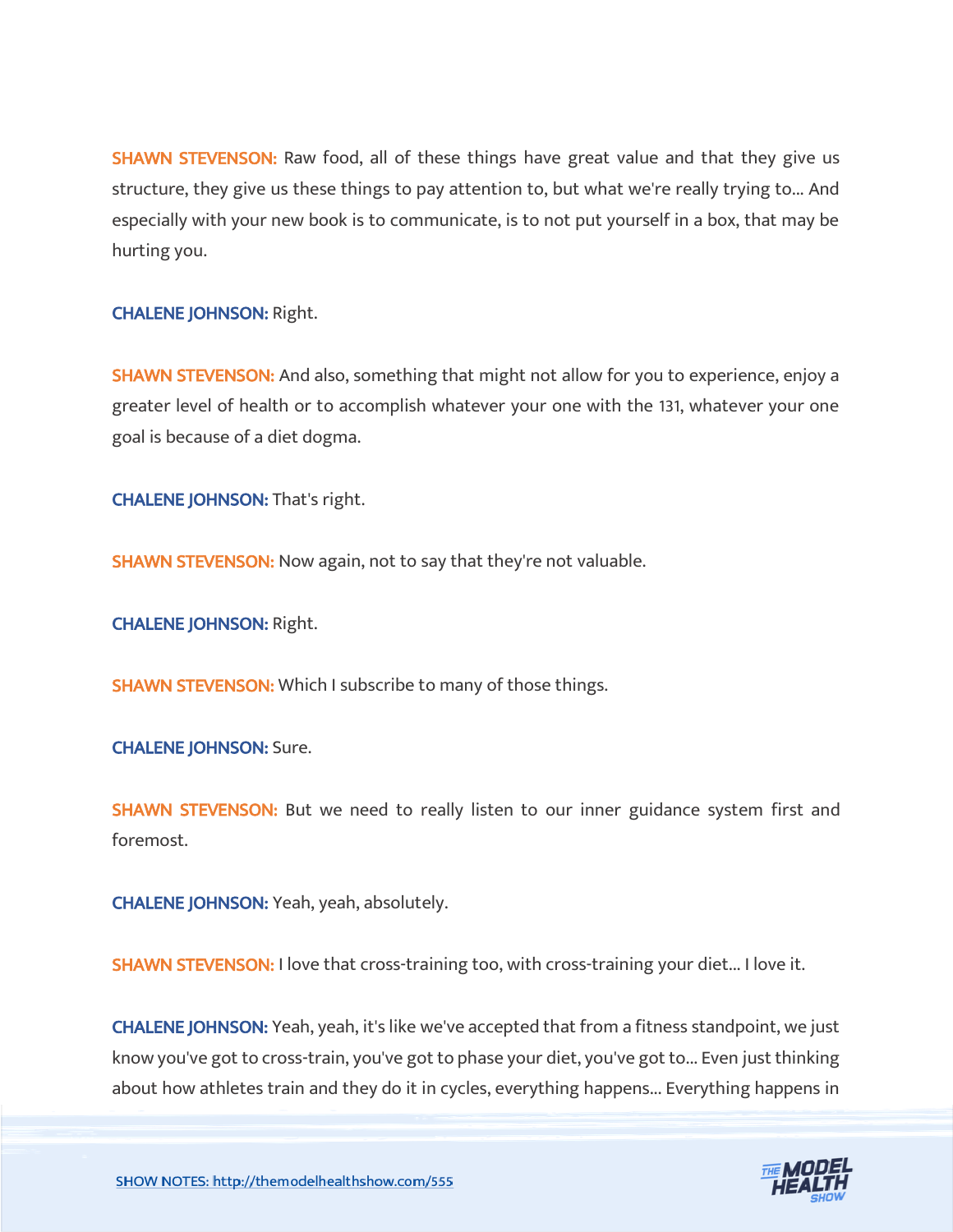cycles. Our sleep happens in cycles, our hormones happen in cycles, you think about farming, everything happens in cycles when it comes to life, and that's how we were meant to thrive, it just makes sense, it adds order, and it's so freeing to have that approach.

#### SHAWN STEVENSON: Yeah.

CHALENE JOHNSON: Because I think so many of us, we don't know that we are smart enough to figure this out, we really are.

SHAWN STEVENSON: Absolutely.

CHALENE JOHNSON: And we have permission to...

SHAWN STEVENSON: Yes. Oh, my goodness, I love you so much. And by the way, so you do incorporate and encourage and in part of the protocol that not just diet phasing but macro phasing.

CHALENE JOHNSON: Mm-hmm, yeah.

SHAWN STEVENSON: So, talk about that a little bit.

CHALENE JOHNSON: Yeah, so in each one of the phases are three phases in the 131, and each phase is designed specifically to target one mode of health, so that ultimately what we're doing is rebuilding your gut health, helping you fix your metabolism, helping you to understand how your body works so you can really have the most energy and feel your best, but you also have to experiment with these things with some structure, so the third and final phase, we do something that's called macro phasing, which is, if you're familiar with carb cycling, it's not carb cycling, it's literally macro phasing so that you teach your body how to be metabolically flexible.

#### SHAWN STEVENSON: Yeah.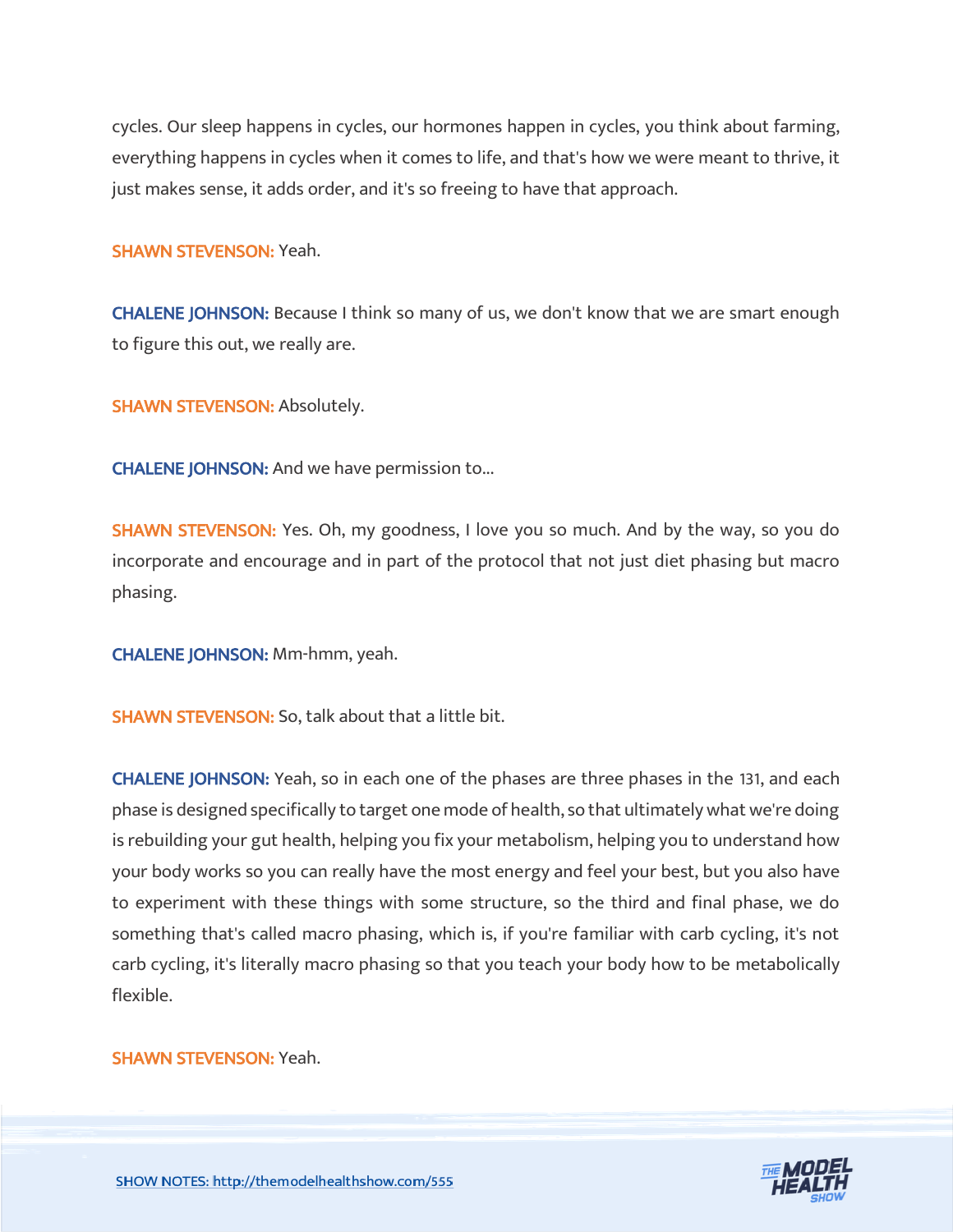CHALENE JOHNSON: So that you can have days where you're eating more carbohydrates, and then days where you're maybe cutting down on carbohydrates, eating a diet that's healthy and fats, and then a day that's like really lean and filled with tons of greens and vegetables and fruit, and when you teach people through the process of these three phases, by the time you get to that third phase, you can do that, and your body knows what to do with that energy source, not just stored as fat, and so we call it macro phasing, and that requires a little bit more structure. You kind of have to know what you're eating. And I think... Sometimes people are like, I don't want to count, I don't want to know, I don't want to track. And I agree, I think we can get too obsessive about that, but from time to time, you got to look at your bank account, you can't just spend... And every time somebody does that, and myself included, I try to do it, as I suggest in the book, at least once a quarter, I'm going to spend a couple of weeks just tracking, because I'm always way off. When I do that, I'm like, oh my gosh, I didn't realize I really let things slide, we all do.

So, it's no different from just checking out of your bank account every once in a while, you've got to have finite amount of energy, and by doing a little bit of tracking using a simple app like My Fitness Pal, you just kind of know, Okay, here's where I'm at.

# SHAWN STEVENSON: Yeah.

CHALENE JOHNSON: But I don't want people to get caught up in like... You probably know people like that, they're like, oh, I'm one gram over, and they're just miserable to be around, it's like let live.

# SHAWN STEVENSON: Yeah.

CHALENE JOHNSON: Like this is life and your body is going to balance everything out for you.

SHAWN STEVENSON: Yeah, it what it does.

CHALENE JOHNSON: That mindset, it's so much more freeing to look at food as fuel and your friend and medicine it can fix it.

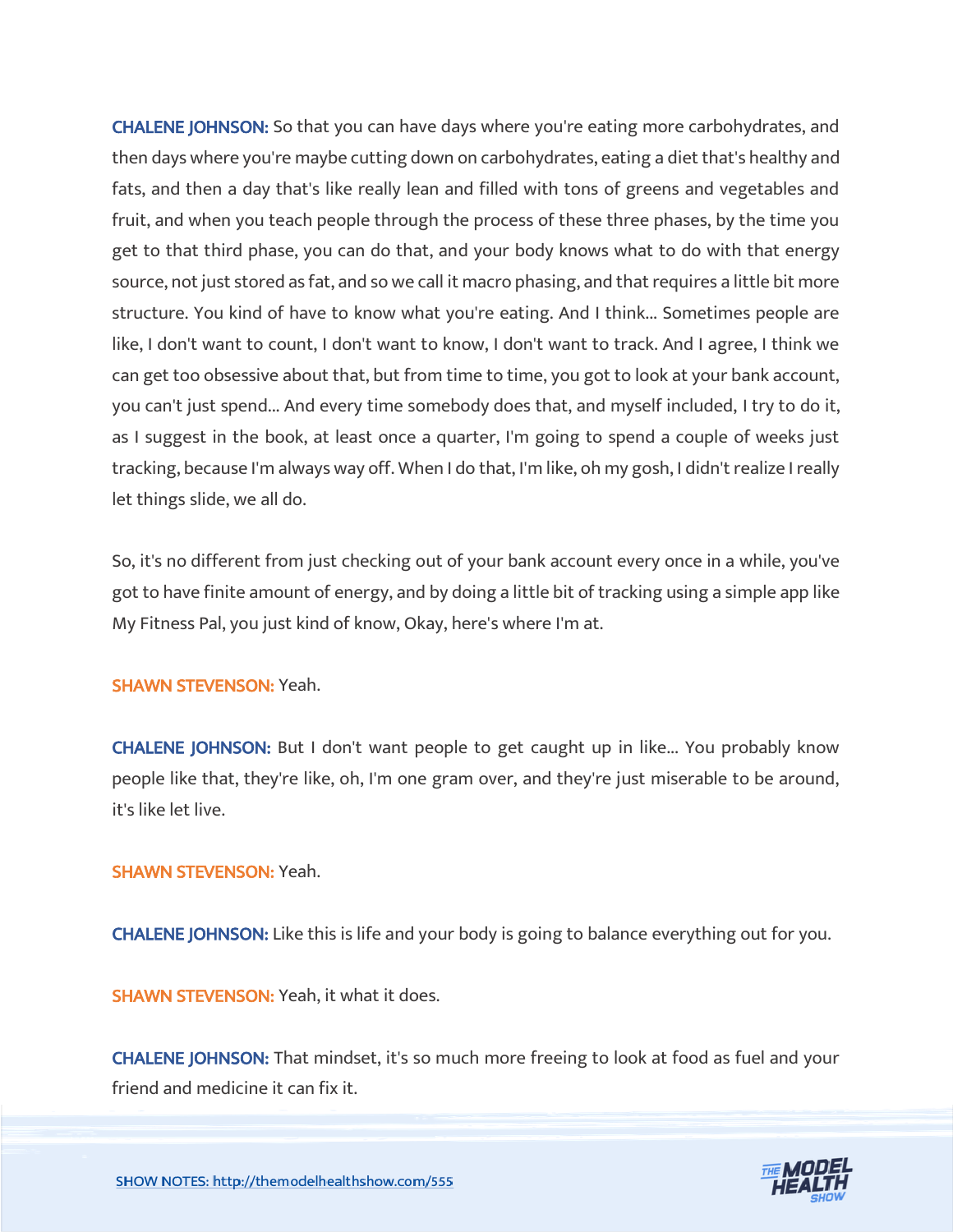**SHAWN STEVENSON:** Absolutely, because stress, even though it has zero calories, it can really cause some issues with your body and how it's even dealing with that food when you're so... Obsessive about that one gram or whatever the case might be. So, it's just finding that balance. But these are all things that we have to coach. We have to talk about because we've been so conditioned, it just depends on the person's story, because some people listening, they were just like, "I wouldn't be that upset about going over or whatever, this... " Some people are.

# CHALENE JOHNSON: Some people are.

SHAWN STEVENSON: And that's just one way of being in my head of serve them because we tend to do things that do work for us, but then we get so attached to them that they cause dysfunction. And that's what, again, what I really love about your approach is looking at these things, let's talk about them, and here's some delicious food, as well.

# CHALENE JOHNSON: Yeah, exactly.

SHAWN STEVENSON: All the information about the protocol itself is in the book, but I want to talk to you while I have you here, I want to definitely cover this, and this is something you mentioned and I think it's so important that there are going to be setbacks to expect them and prepare accordingly, and this is something I think a lot of us don't get because we're looking at, I'm going to start next Monday, I'm going to start when I get back from a vacation, I'm going to do this 30 days, I'm going to do this 60 days, whatever... Something's going to happen at some point. For the vast majority of us, it might be kid gets sick, it might be some car problems, it might be whatever, something's going to happen, that if we can just start to talk about this, that something is going to happen, setbacks are going to happen, but we can prepare for them and be ready when they do.

CHALENE JOHNSON: And not throw in the towel, so two things that drive me crazy. Not a fan of the term, I cheated. I think that's a term that we should use for people who break their marriage vows, I don't think we should use the word cheat for someone who decides to eat a cupcake or enjoy a glass of wine. That's number one. So we have to get rid of this, "Well, I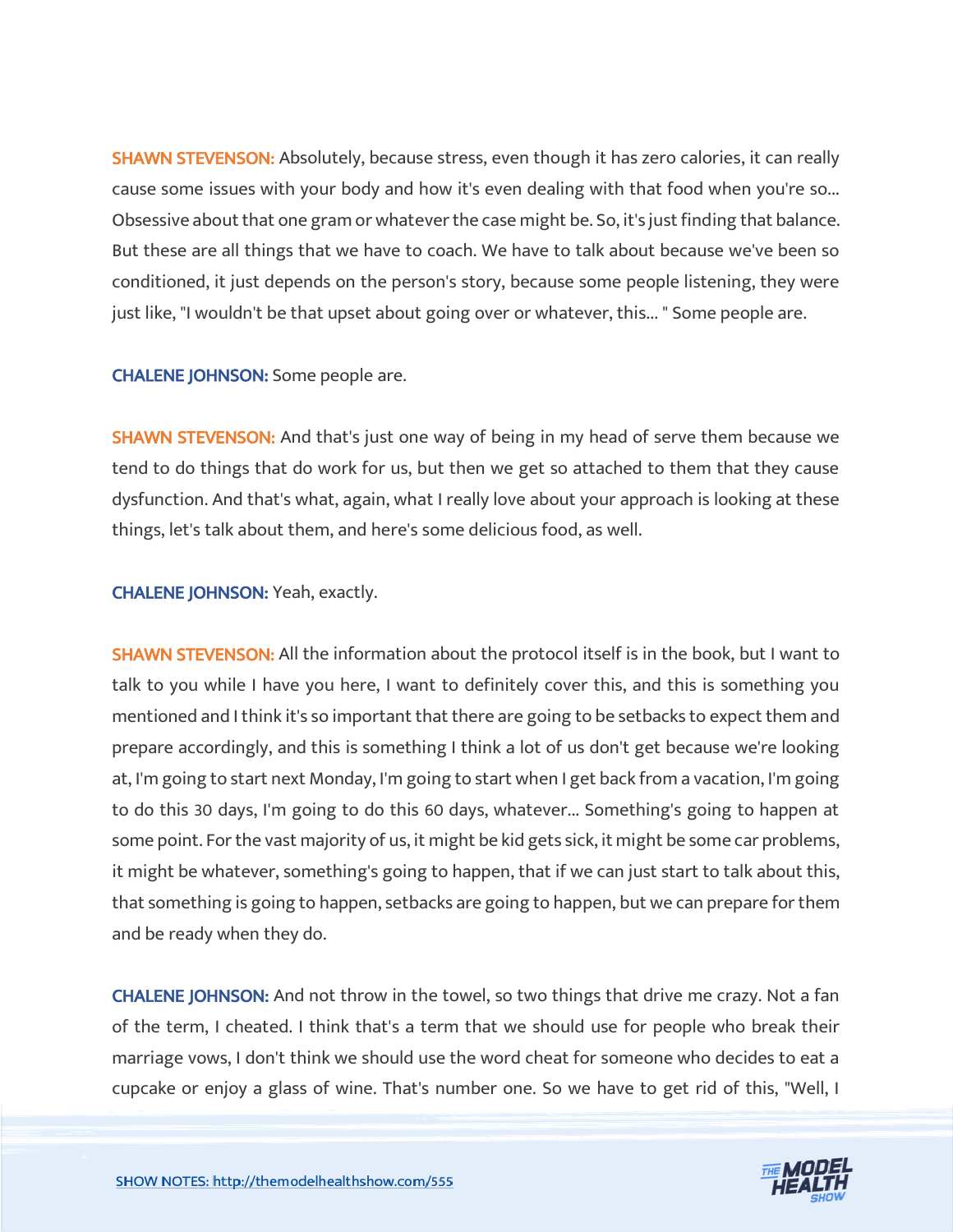messed up, so therefore, I'm done and I blew it, I failed," because we don't look at other important areas of our life that way, like your faith, for example, if you have a week where you're like, "Gosh, I haven't spent any time reading the Bible or thinking about who it is, I want to pray over." Whatever it is, you don't go, "Well, I'm done for now until I decide to pick this up again." It's a journey and you're going to have ebbs and flows, and I also think it's really important that people understand this is not about... When I say this, being healthy, it's not about perfection. You know, someone said to me the other day, "Do you eat anything processed?" I'm like, I'm a human, of course I do.

But I also, I just evaluate it and I think about how it made me feel, and I'm trying to eat as whole as possible, but there's going to be weeks when I'm traveling and I can't do it as well, but I don't say I'm off of health, I'm on health, I'm on this journey, and it's just like a marriage, you're going to have weeks where you feel a little disconnected, but you're not out of the marriage, hopefully it's about... Just thinking about this is, this is part of who I am. And there's going to be highs and lows and to just remove any shame and guilt and give ourselves grace because this is about trying to live longer and live better, live fuller and be happier.

**SHAWN STEVENSON:** Alright, I hope that you enjoyed this longevity compilation. And you just heard from New York Times Best something author, Chalene Johnson. When I think of Chalene Johnson, I think of a queen bee. Now, here's a little fun fact about queen bees, queen bees live on average one to two years, two years, whereas worker bees live an average of 150 to 200 days in the winter, and only 15-38 days in the summer. Now, we'll just average those numbers out, I will say that the worker bees live about 100 days, that means the queen bee lives more than seven times longer than the worker bees, the queen bee is on something special. What's going on there? How in the world does the queen bee have such longevity?

Well, a developing queen bee is exclusively fed royal jelly, royal jelly, it's also tied to multiple data sets now, connecting it with longevity. A study published in Advanced Biomedical Research found that royal jelly has the potential to literally improve our cognitive function, improving our spatial learning, our attention, and our memory, in addition, it's been found to have anti-microbial, anti-tumor and anti-inflammatory properties. Royal jelly has also been found to facilitate the differentiation of all of our different types of brain cells, and to top it all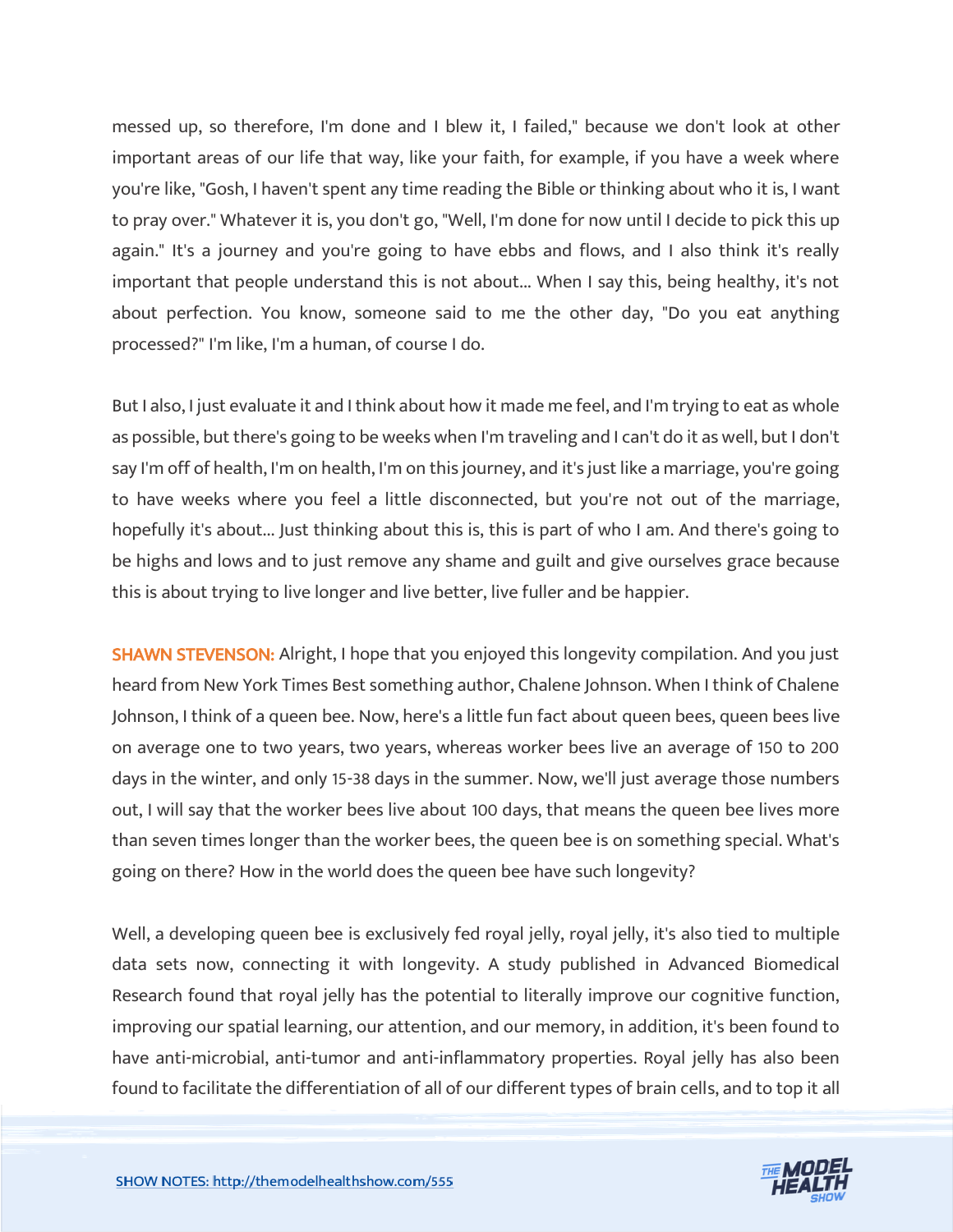off, researchers in Japan just recently discovered that royal jelly has the power to stimulate neurogenesis in the hippocampus, that is the creation of new brain cells and the memory center of the brain, that's longevity.

We want to have, of course, great physical health, but we also want to have a great, healthy high-functioning brain as we get older, we're just told his tale that as time goes on, you're just losing brain cells left and right, but we now have peer-reviewed published data affirming how we can actually generate new brain cells, and royal jelly is one of the rare foods that helps us to do it. This is why before many episodes of The Model Health Show, I have royal jelly from Beekeeper's Naturals and their incredible nootropic called B.Smart. Not only does it have this remarkable royal jelly, but it also has one of my all-time favorite other things, which is bacopa. A randomized double-blind placebo-controlled human trial published in 2016 found that after just six weeks of use, bacopa significantly improved speed of visual information processing, learning rate, memory consolidation and even decreased anxiety in study participants, remarkable combination with royal jelly and bacopa.

One of the really cool things about royal jelly that it contains a compound called 10-HDA as well as AMP N1-oxide, which are both responsible for stimulating neurogenesis. Now again, neurogenesis is the process of generating new neurons in the brain, this happens specifically in the area of the responsible for learning new information, storing long-term memories and regulating emotions.

Go to beekeepersnaturals.com/model, you're going to get 25% off at check-out, it's going to be automatically taken off, 25% off at check out. Go to B-E-E-K-E-E-P-E-R-Snaturals.com/model. Again, 25% off, check out B. Smart, I know you're going to love it. It's one of those things proven to help extend not just our lifespan, but our health span from us to the queen bee. Next up in our compilation, we have a Professor of Genetics at Harvard Medical School, Dr. David Sinclair, he's a New York Times best-selling author of the book, Lifespan. He's been featured everywhere from 60 Minutes to The Today Show, to The New York Times, Newsweek, and many other major media outlets. In this clip, he's going to be sharing with you this important concept of eating stressed foods and also how to utilize the power of epigenetics, check out this clip from the remarkable Dr. David Sinclair.

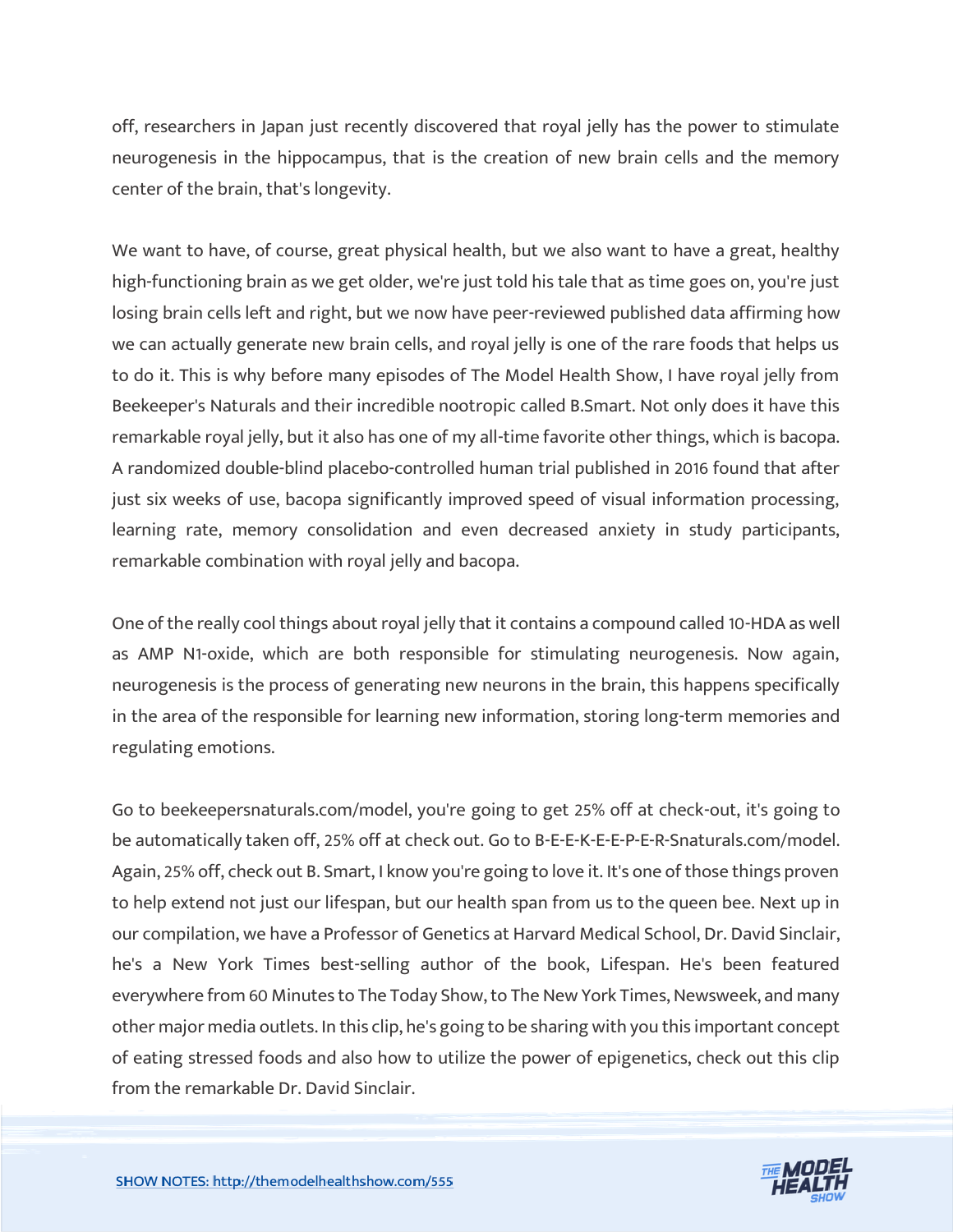DR. DAVID SINCLAIR: We still don't have a complete human genome because these missing pieces are very repetitive and there are also little genes that were missed by the computer algorithms in the 2000s, which we, in my lab and others, we've gone back and we've compared humans to chimps and macaque monkeys and these little genes, there are thousands of those, we think, protein swimming in our bloodstream, that control health and longevity. We have a lot to learn about the genome, but what people have mostly missed is the epigenome, 'cause that's a lot harder to read, you can read a code that's a one-dimensional program, but to read something three and even four dimensions, if you include our lifespan over time that required another 20 years of innovation, but we now have the tools where we can...

This is really amazing for something that costs, I think is a few thousand dollars, but it's the size of a candy bar, it's about that big. In my lab, we can do your whole gene, instead of for a billion dollars, I could do it for maybe a couple of hundred bucks. Now, take me a couple of days, but we can also now read the epigenome and tell us where those loops are, where those bundles are, and also measure the chemicals that accumulate on our genome that tell us where the loop should be and how old we are, literally how old, we are biologically, so throw out the candles, who cares about candles? It's those chemical marks that seem to determine our actual age and how healthy we are.

**SHAWN STEVENSON:** This is so cool. So, I'm thinking in terms, we need to stop celebrating our chronological birthday and celebrate these biological birthdays because they're different.

DR. DAVID SINCLAIR: Oh, they are, but the good news is you can't really turn back your chronological age, you can't release... Well, you can lie about your age but it's not going to help. But you can, what we've discovered is we can now dial-up aging, speed it up in animals, and now that we know how aging we think we know how aging works we can also reverse it. So that's what I wanted to tell the world about 'cause that changes how you think about your life.

**SHAWN STEVENSON:** Absolutely, I couldn't help but think about myself, in my experience, when I was 20-years-old, I was diagnosed with a condition that's usually attributed to people who are much older, a degenerative spinal disease, degenerative disc disease, and my physician said I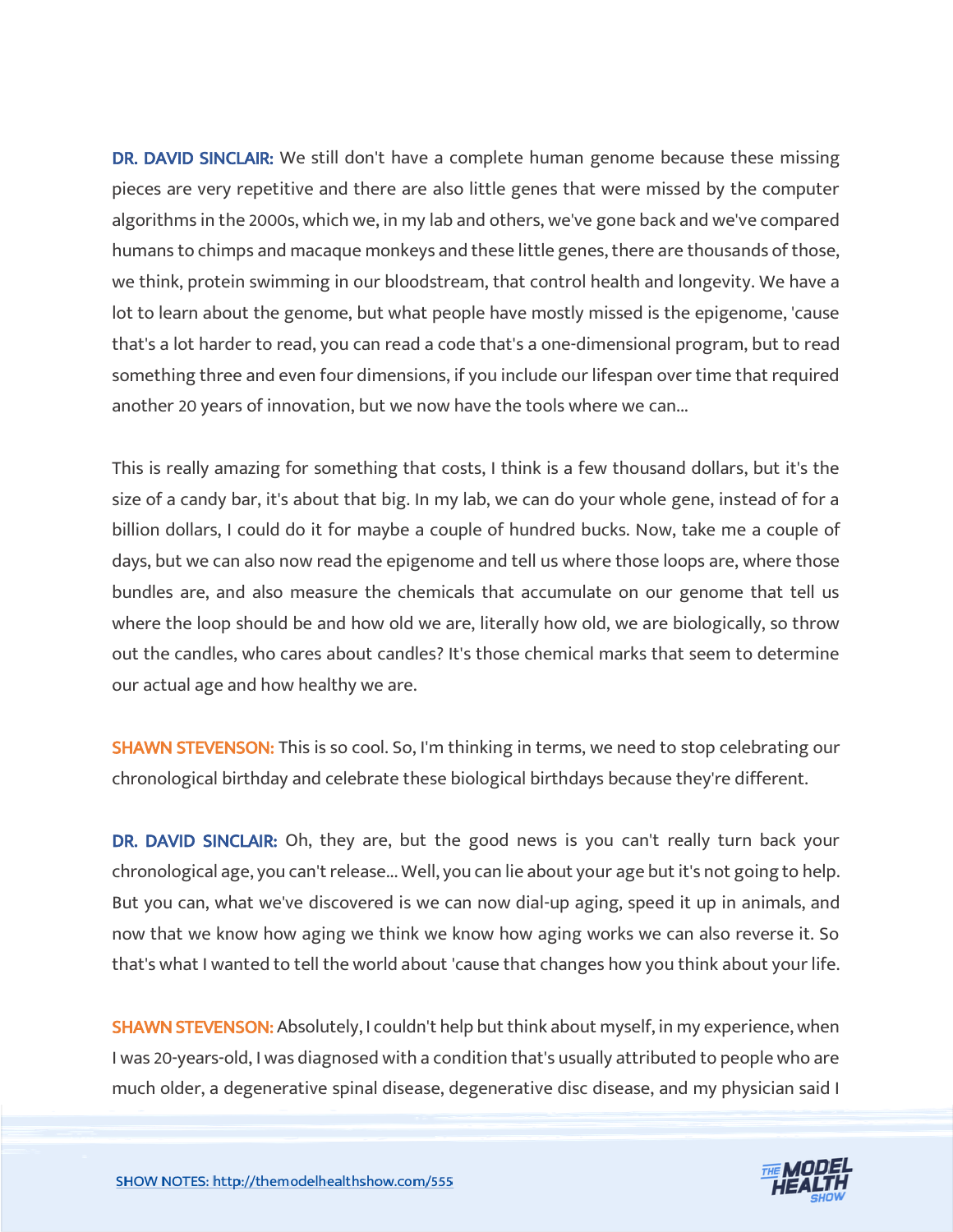had the spine of an 80-year-old man, not a healthy 80-year-old either, and to get that bill of goods when you're just 20, of course, it can do a big number on your psyche, but he also said this was incurable. I've created the situation, and there's nothing I can do about it. And we can get into the nocebo effect and all that stuff, but the bottom line is, it took about two years before I decided, let me try to do something about this, and I got a scan done, it's probably been about a year ago now. And my spine looks younger than the age I'm at now. Right, how is that even possible? And this is what you're talking about in the book.

DR. DAVID SINCLAIR: Well, that's the power of the epigenome. You're not changing your genome, you get that from your parents, but you can change your lifestyle, you can change it tomorrow, and you did, and you were in a back brace as well, you threw that off.

SHAWN STEVENSON: I had back brace, yeah.

DR. DAVID SINCLAIR: It's impressive, but it doesn't surprise me. Really. And that's what I want everybody to know. And you're doing a great job telling the world is that you can change your life, you can change your health just by how you live your life, even without medicines, and it's pretty easy to do, but it's super powerful. And the message that I'm bringing is, thanks to work in my lab and dozens around the world, we've also figured out, we think why these things that you're doing and people who are healthy, why they work, 'cause they're turning on these defensive genes, these longevity genes that are in our bodies, but they don't get activated unless we do the right things, eat the right things, eat at the right time of the day, we get enough sleep, we exercise and work the right way. Then these genes come on and they protect us, and they don't just slow aging, we see that they reverse many aspects of aging as well.

SHAWN STEVENSON: Yeah, and I want to talk about some of these things specifically, but before we do, I really want to give people, I think is a brilliant analogy of our genes functioning sort of like keys on a piano. So, can you share that analogy?

DR. DAVID SINCLAIR: Yeah, sure. So, the genes are like a piano with 20,000 keys, and imagine there's a pianist that's perfectly young and skillful when we're young. And this is our cells are able to read the right genes at the right time and place, so that's why when we get a cut, we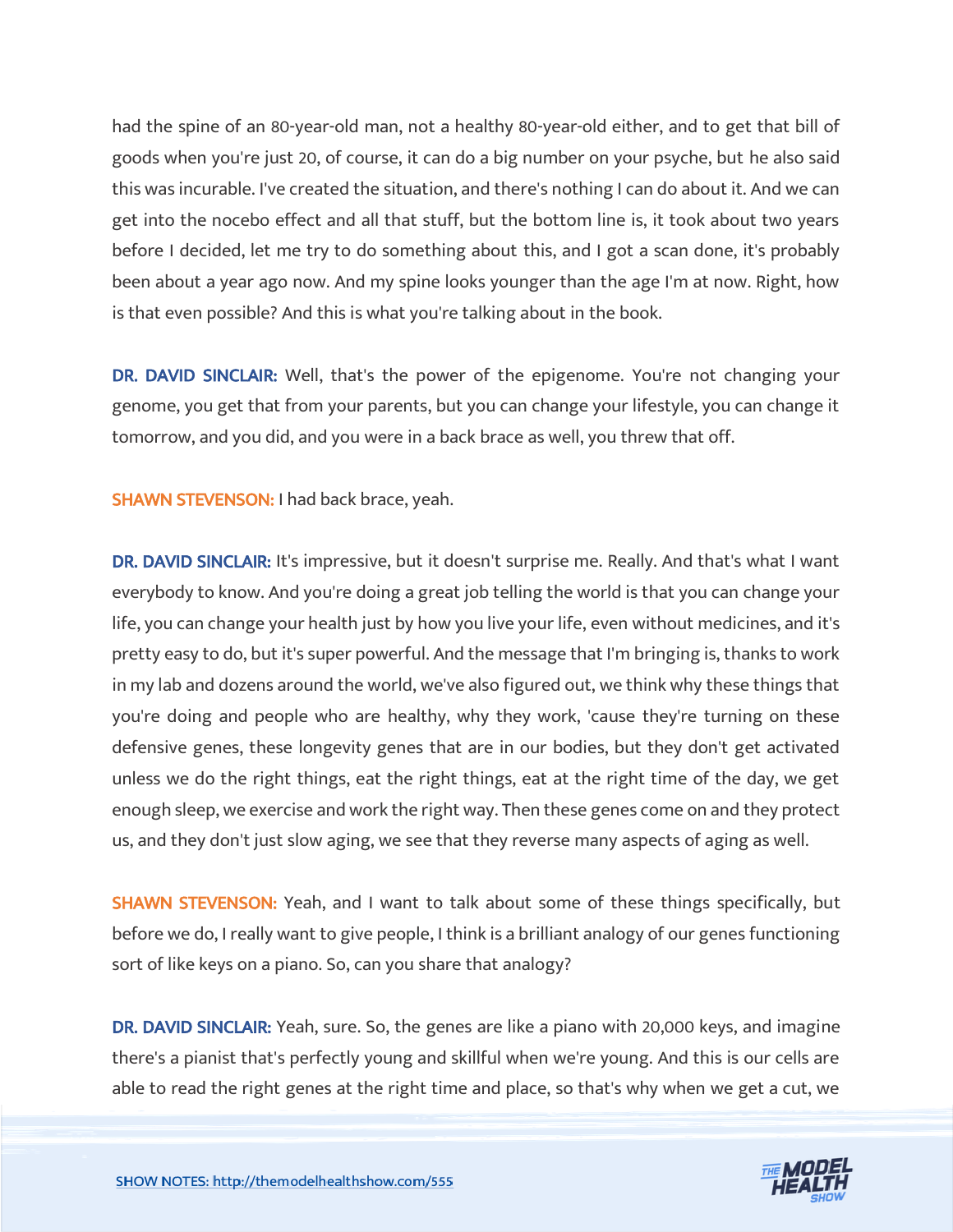get a cold, we recover very quickly. But what's happening is the pianist in each of our cells starts to lose her eye sight, starts to become a little bit demented and initially plays a few of the wrong keys, but if you're listening not too intently, it still sounds great, but over time what's happening is then she's losing her eye sight and can't see the music, and she's banging the wrong keys, eventually, it sounds like crap, and it's a cacophony and everyone's walking out of the symphony or the performance. That's what aging is, our cells are losing our ability to read the right genes the right time, 'cause these loops and these structures that we think we can now reset, so we can actually, we think go in, give the pianist or even get a new pianist or give that pianist glasses and new music, and within just a matter of weeks, now you get the symphony back again and cells work like they did when they were young again.

SHAWN STEVENSON: Wow, so cool. And can we talk a little bit about... So how does the epigenetics play into that whole equation?

DR. DAVID SINCLAIR: So, the epigenetics are... It's brand new, so this is science that you will not really read about anywhere else, the epigenetics are laid down during development, so as we're embryos, one of the miracles of what exists on this planet is you can take a fertilized single cell and make a baby that comes out with 26 billion cells that all know what they are and how to work and work together. But over time, those instructions in each of those cells, not the genes, but the ability to read the right genes is lost and that gets accelerated in part by not activating our longevity genes. Well, when we're young, we have a lot of activity, we don't need exercise as much, but as we get older, they become complacent, if we're obese, if we sit around all day... You've written a book; I've written a book. We know what happens to our bodies. They lose activity, it's brutal, and eventually the pianist has lost her ability to play it.

But what's great about what we've discovered is that you can make sure that those keys the pianist stays young. She doesn't need glasses for much longer, and then what I didn't know until about a year ago, and it is described in the book, 'cause I was writing it as we were making these discoveries, is that there's a backup pianist in ourselves, every one of them that tells those loops and those bundles what they were like when we were babies, and we can access those just by turning on a set of three genes out of those 20,000 that sets in motion a program to reset the entire cell.

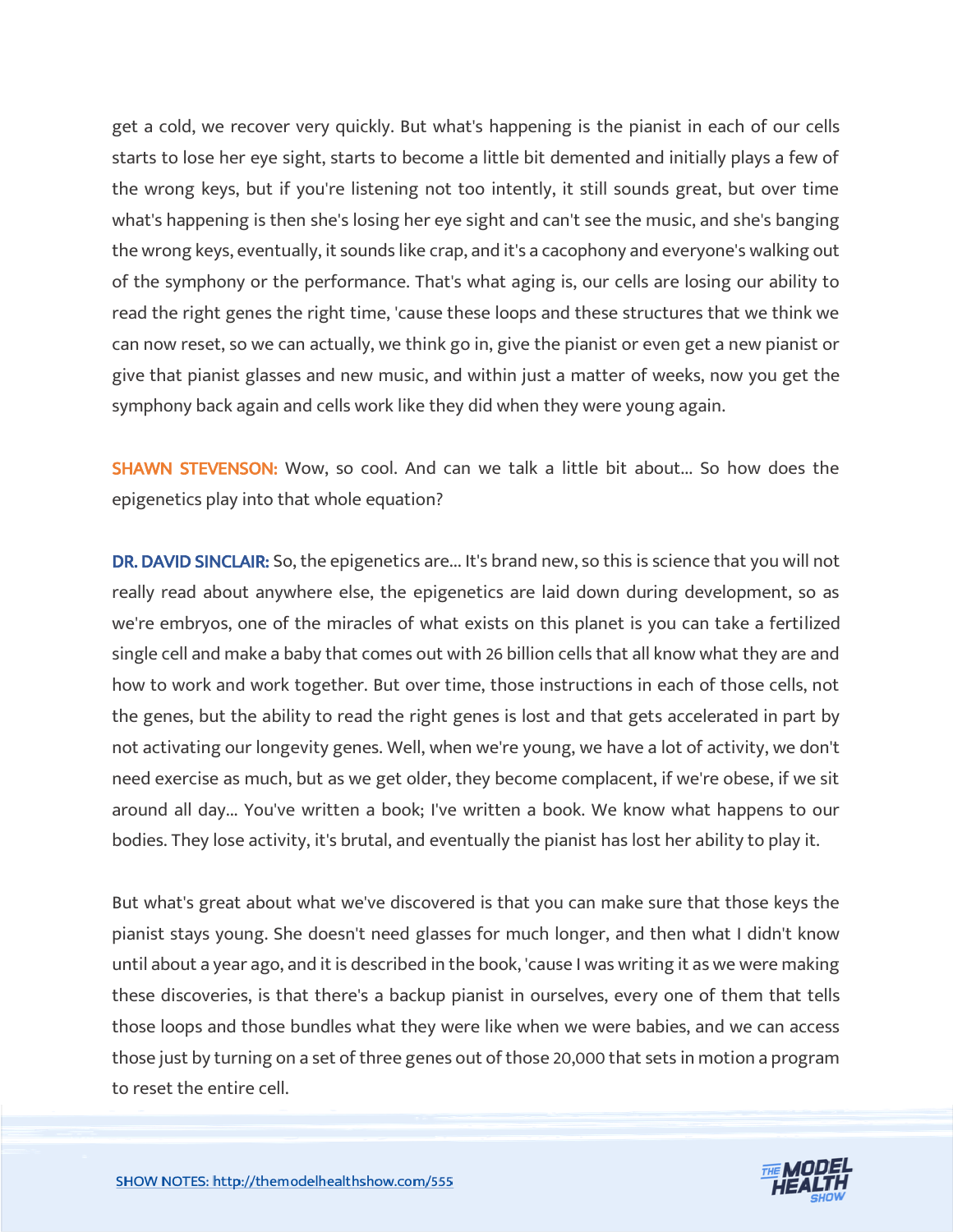**SHAWN STEVENSON:** Wow, this is so cool, so cool. So would the pianist be function, sort of like the epigenetics?

DR. DAVID SINCLAIR: Yeah, the pianist is the epigenome, and the piano is the genome.

SHAWN STEVENSON: So, it's determining which keys are getting played, which genes are getting expressed and which ones aren't?

DR. DAVID SINCLAIR: That's right, and every cell has to do that because the nerve cell in your brain has been there since we are young, and it's going to stay a nerve cell. If it starts behaving like a skin cell, we're in trouble, but that's what I think aging is. If we take an old mouse 2-yearsold, and we look at its skin, its skin is going to look a lot more like a nerve cell, and we have to remind it, go back to being a skin cell, you fool.

But we can now do that. We have these reprogramming factors, reprogramming genes that tells the epigenome how to restructure itself and read the genes as though it was young, and cells remember what they should be doing. But old people we see, or at least in old mice, we see that there are a cacophony, a mess, a mélange of different cell types instead of being rigorously your nerve cell get back to being a nerve cell. And one of the amazing things that we did by resetting the eye, so we use the eye as one of our test tissues. We can take an old mouse that's a year old and it doesn't see very well, we can actually measure mouse eyesight, a number of ways, we can either measure the electrical impulses or we can see if they can see moving objects, and in both those cases, we can by delivering these reprogramming epigenetic reprogramming genes, we can tell the nerves at the back of that old eye to function again, to play the right keys, to turn on the right genes to be young, they do it, and just a few weeks later, those mice can see as well as they did when they were babies.

SHAWN STEVENSON: Fascinating, that's so fascinating.

DR. DAVID SINCLAIR: And that's a complex organ.

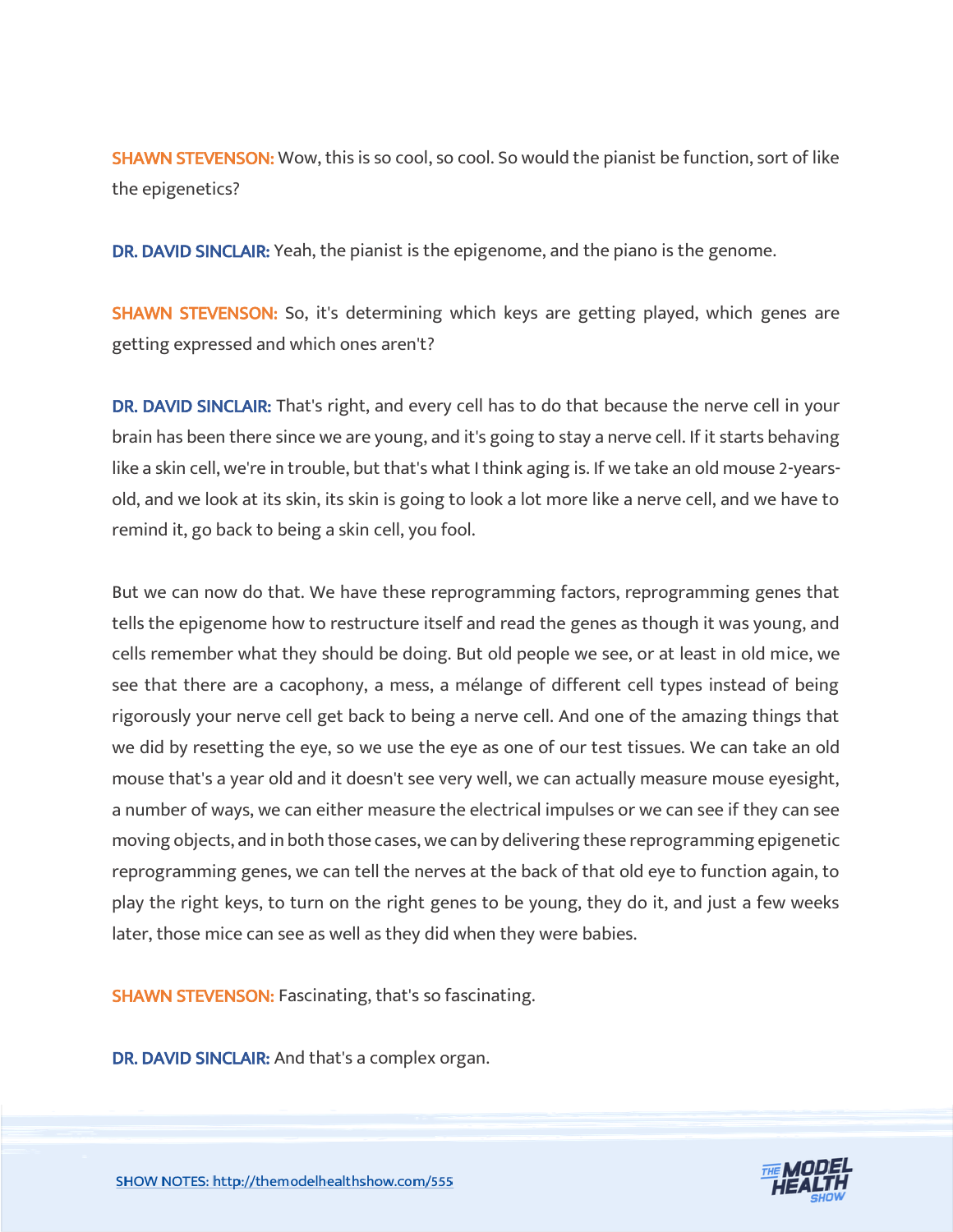#### SHAWN STEVENSON: Yeah Absolutely.

DR. DAVID SINCLAIR: We are not talking about just skin, an eye is probably the most complex part of the body, while the brain is probably more complex, but this is a big deal. What we can do right now is pretty simple, so you mentioned nutrients, first of all, we have a theory that bears out, which is eat foods that are stressed, stressed out, which is a weird concept, but we do it naturally, we drink... Some of us drink red wine, which is a stressed grape before we pick it, we often eat colored food, so spinach is a dark green food, there's blueberries which are dark, the whiter ones are not as good. So why is that?

Well, stressed food produces a lot of what we call xenohormetic molecules, and I'll explain what that means, it's a table word we coin, but xeno, X-E-N-O, means from other species. And hormesis is a very important word. You got to remember the word hormesis, 'cause every day you should think about it, hormesis is what doesn't kill us, makes us live longer. And it's a term that means you've got to get your body out of its complacency, you've got to trigger those defenses, those longevity genes. So xenohormesis is, you don't have to only run and eat well at the right times, but you can also get these molecules from the right animals and plants, but particularly plants that are stressed, 'cause when plant are stressed, they're making these molecules of health for their own benefit, they're trying to survive, they're turning on their longevity genes, we forget plants have longevity genes too. So, a stressed plant will make these colored molecules to protect from UV and dehydration when we eat them, they trigger our own body's defenses and you can get the benefits, so that's nutrition, colored foods, stressed foods, organic is stressed, you don't want the perfect lettuce that's been, not put any stress.

And we need to do more of that, we need to let our plants stress a little bit before we eat them, and then nutrition... There's a lot of nutrition. Now, there's a debate every week about what's good, what I do is on part three of the book I listed out. So, I truly believe that we've got to mix it up, the secret is not so much what we eat, but when we eat and also what we eat should have variety. So, I don't say only meat, I don't say only carbohydrate, I eat a little bit of everything. I try to avoid big amounts of meat because there's one of these longevity pathways, remember I said there are three main ones, one of them senses how much meat we eat and amino acids, so you need to give it time to rest and settle down. So that's important,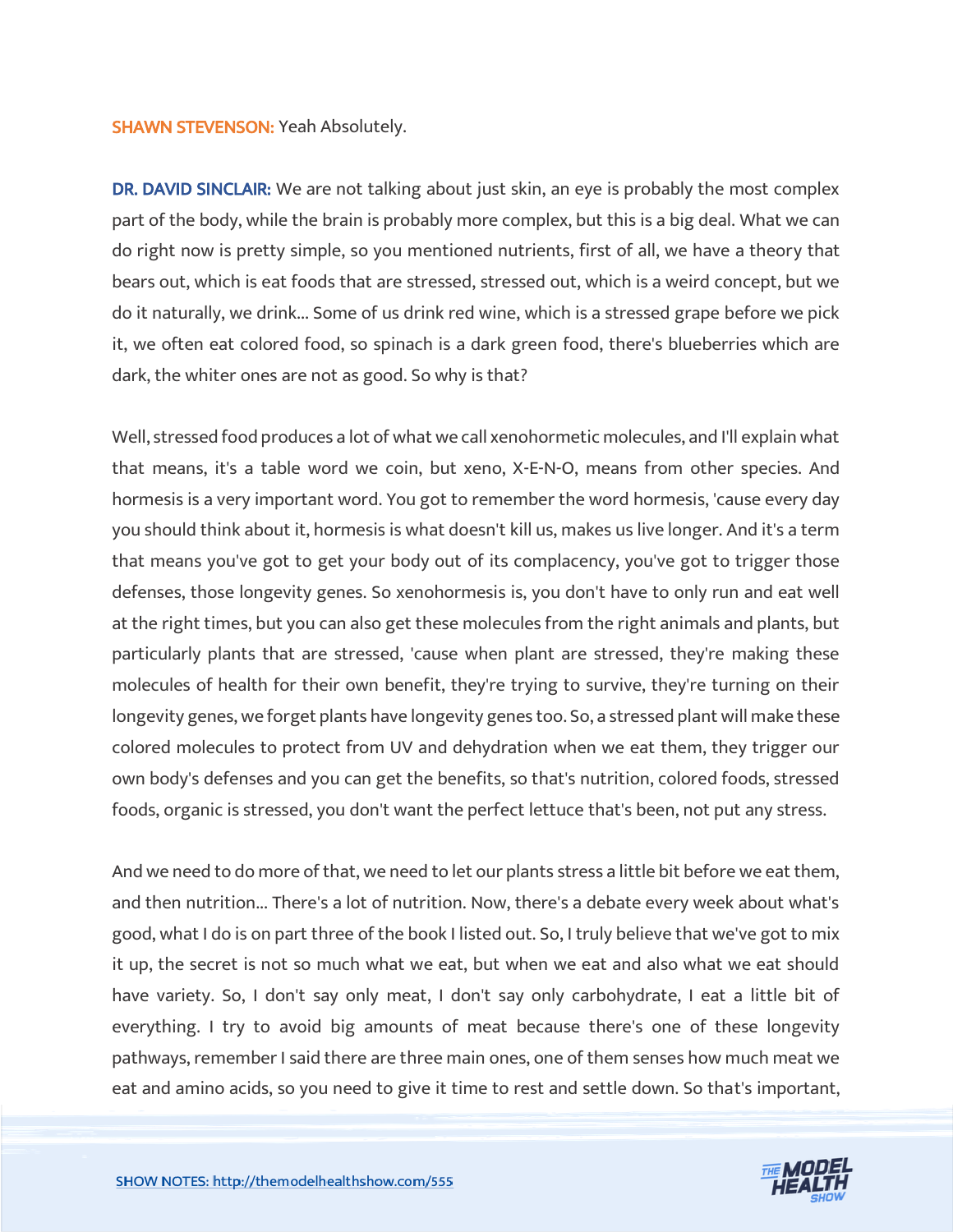so often I'm not eating a big steak, but I will eat meat if I've worked out 'cause our body needs amino acids, but that's it. Make sure that you... Actually, what's more important than what you eat is when you eat...

How's that for an interesting thing to say? And what we've discovered with my collaborators, and I need to give a shout out to one of my friends at the NIH National Institutes of Health, Rafael de Cabo, he studied 10,000 mice. And what he tried to figure out was, is there a diet that makes them live longer? And he mixed combinations of carbohydrate, protein, and fat, and was hoping to see finally what works. And he found out they all did the same thing, they all had short lifespans. But there was a one group where he only gave them the food two hours a day instead of all throughout the day, and they lived about 20% to 30% longer.

# SHAWN STEVENSON: Wow. Love it. Wow.

DR. DAVID SINCLAIR: Yeah. So, if there's one thing, I could say that I've learned after reading 10,000 papers and studying this my whole life, it's eat less often, that's it. So that's the key. The take home message here is, you want to trick your body into thinking times are tough, adversity, hormesis. So, you can tell your body through eating stressed foods that times are going to be tough 'cause your food supply is dying. You can trick your body into thinking that you need to be running away from saber-tooth cats, 'cause you get on a treadmill, or you run, or you lose your breath, or you get hungry during the day, and that also tricks your body into thinking, Whoa, I need to fight back against adversity, I need to fight against diseases. And the long-term effect of that, the benefit, is longevity.

**SHAWN STEVENSON:** To close out this longevity compilation is one of my favorite people in the world. This human being is absolutely bubbling with energy, 75 years old, and he can run laps around people have of his age. No joke, I am not exaggerating by any means. He's playing tennis two to three hours a day. He's teaching, creating courses, writing books. He's got 15 books that he's authored. And I'm talking about none other than Dr. Jonny Bowden. He was actually the inspiration for doing this episode today, because I want to encourage us to learn from people who've achieved the thing. He's just getting started. He's just getting started. If you talk to him and you see how he moves in the world, man, it's remarkable. Whereas people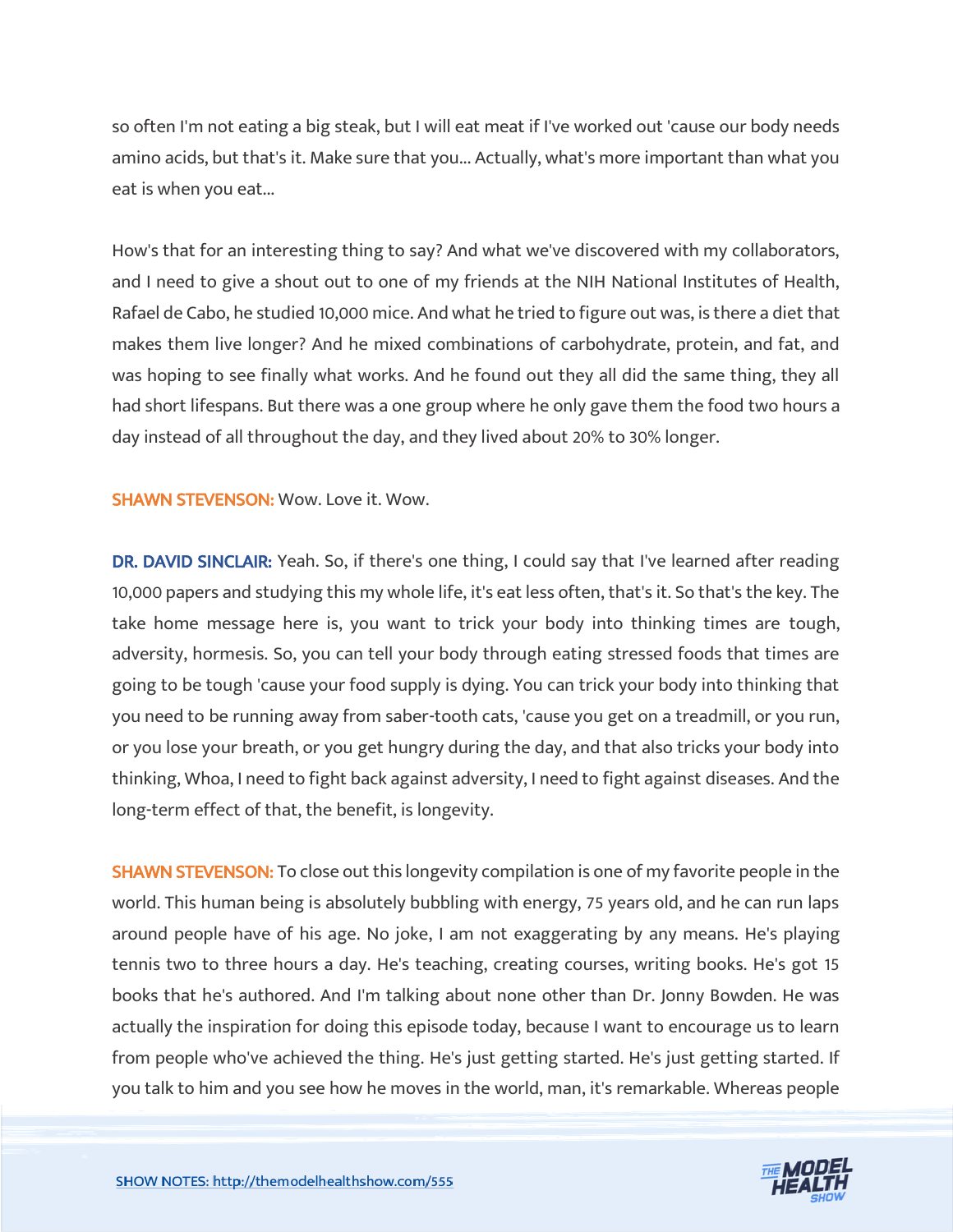who are decades younger are so far behind as far as their health outcomes, and this is largely because of the culture of sickness that we're existing in. And he's one of the people who's leading the charge in helping us to change this narrative.

In this clip, he's going to be sharing something that is a huge key to longevity, which is not dying, alright? Not dying from our leading culprits, like heart disease, like obesity. Obesity is now attributed to hundreds of thousands of deaths, comorbidities every year here in the United States. Again, he's going to be sharing with you something that is helping us to avoid dying early, prematurely. In this clip, he's going to be sharing with you how to reduce your risk of heart disease and obesity by regulating a specific hormone that's controlled by our diet and lifestyle. Check out this clip from the one and only Dr. Jonny Bowden.

DR. JONNY BOWDEN: Well, we have really been laboring under a lot of misapprehensions when it comes to nutrition. You know, my tag line is the nutrition myth buster, and I never have a shortage of work to do when it comes to the myths about human nutrition. The American Heart... Just to go down a fast rabbit hole, the American Heart Association a couple of months ago released their new guidelines. Well, that will keep us busy for six months. I mean, don't eat tropical oils and make sure you're eating plenty of whole grains. I mean, it just goes on and on and on with the same tired talking points that have made us fat, sick, tired, and depressed at epidemic weights. So, we could talk about that. But in terms of food and nutrition, we have to really unlearn a lot of what we've learned in the '80s and '90s. I didn't... I think Authority Magazine interviewed me, right? And like, five ways they wanted...

They have a series of five things you need to know about whatever the subject they're interviewing. And in my case, it was five things you need to know to maintain a healthy weight. My number two thing, after the first one was to eat real food, that was number one, but the second one was, forget everything you learned about nutrition in the '80s and '90s. Everything. Breakfast is the most important meal of the day. Well, maybe not. We should eat low fat diets. Well, definitely not. We should stay away from tropical oils. Yeah, no. So there's a lot of things that we have to really un-learn about that. We were... I was a trainer at 1990 at Equinox when they opened, as we talked about, and the advice we gave, mea culpa, I was one of the people

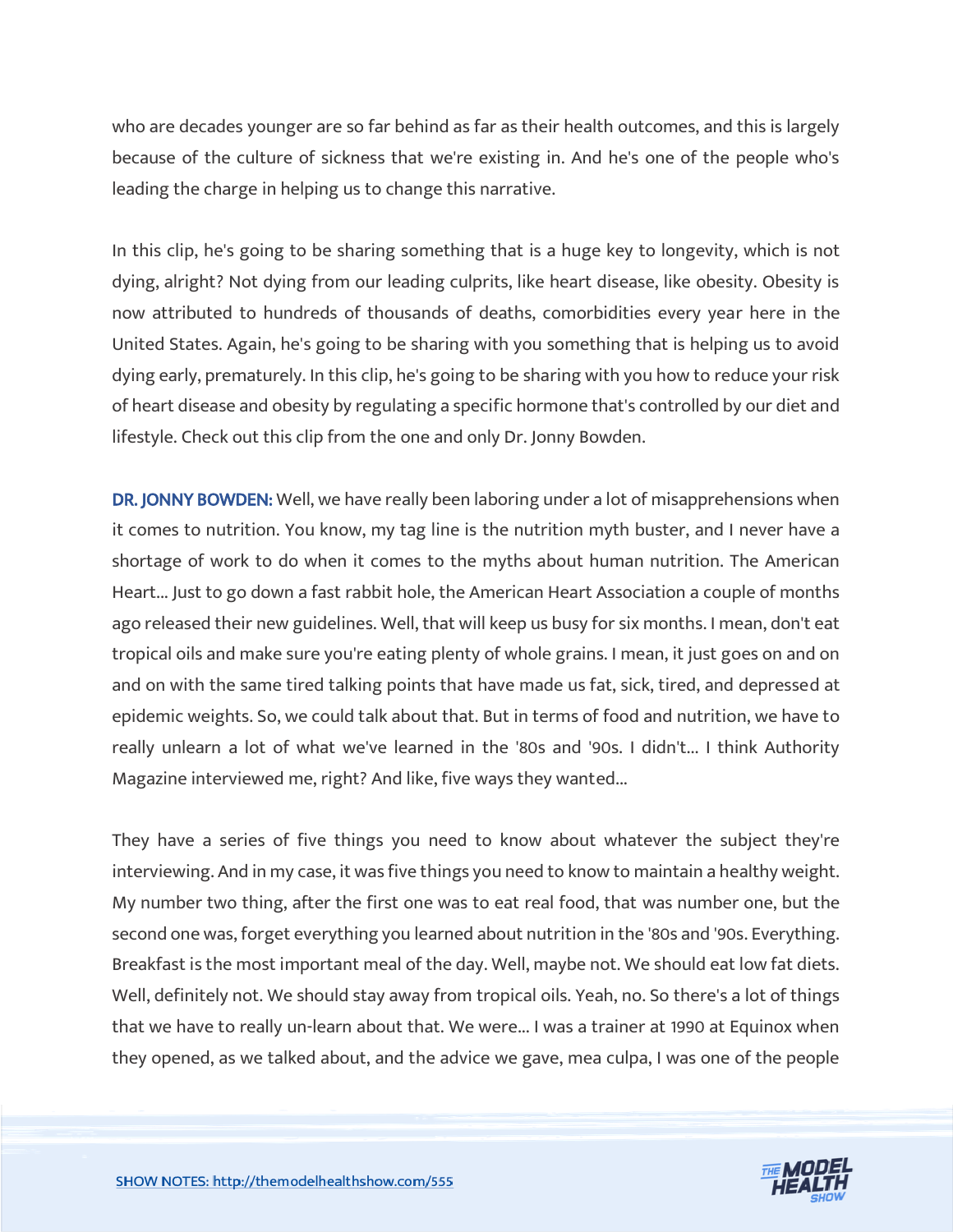telling people, breakfast is the most important meal of day, eat every two hours, snack, grace, mini meals. Well, that's crazy advice.

Now, breakfast may be the most important... And this is where we need to get into, how you personalize this information, because there are truths in there. If you're a kid in Appalachia and you're going to school on an empty stomach, there's good studies that that breakfast really makes a difference in your performance, your attitude, your attention, your behavior, all those things. So yeah, as a general rule, when you're trying to talk about people who are going to school with bag of... Like in the Wire, they'd go off with a bag of Doritos and a Pepsi for breakfast, yes, yes, breakfast is very important, you know? But for people like us who have the luxury of trying to get top performance out of our bodies and actually have the luxury of finding organic food or finding gyms and exercise things and climbing walls and all these things that are really not available to everyone, for us, it may very well be that breakfast is the worst meal of the day.

And many people have found that who have experimented with intermittent fasting. This has been one of the things I discovered over the pandemic, and I'd love to talk about that, because it's a huge thing for not only energy, for weight control and metabolic health, something very, very important. And what I discovered was that not eating sometimes can give you more energy than eating, and I think a lot of people have found that by themselves. They have noticed that. Way before your time, there was a book called The Carbohydrate Addicts Diet. It was very big in the '80s, and you can look it up, The Carbohydrate Addicts, they had a whole series of books, and it was developed by a doctor... Two... One was a PhD, and one was an MD, and the PhD Rachel had a weight problem, always had a weight problem. And she was following all that advice, and she was eating two... Five meals a day and starting with breakfast and all that and had cravings all the time and just could not manage her weight.

And the way they discovered this carbohydrate addicts diet thing in the '80s, by the way, was one day she didn't eat until six o'clock. She just had a very busy schedule on her PhD program, whatever it was, and she didn't manage to eat, and she noticed that not only wasn't she very hungry, but she also didn't have a lot of cravings, so she ate this meal at 6 o'clock and she notices the next day that her weight's down and bloat is down she's, I wonder what this could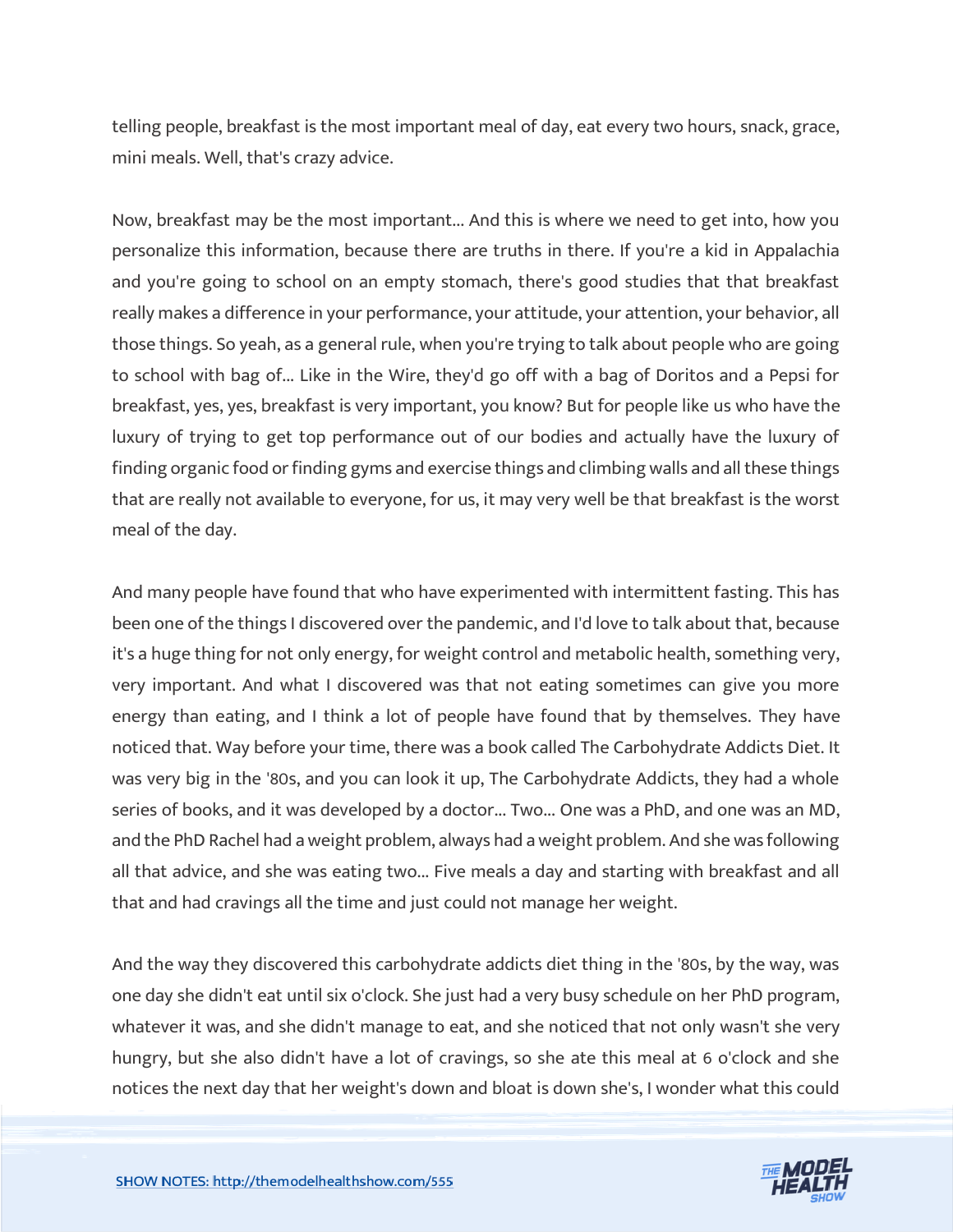be? Anyway, with a lot of self-experimentation, they came up with this notion of carbohydrate addiction. And much investigation later, they realized that insulin was playing a role, this is way... This isn't even... This is way before this became part of the conversation for everyone interested in health, and no one even knew what insulin was in the general public then.

But they realized that what was happening was that that pattern of eating was constantly elevating insulin, which as you know is the fat storage hormone, it's also known as the appetite hormone. So, it really does not only create its own cravings, but it also tends to make you store fat and make it very difficult to lose it. And by eating less or by eating at precise times a day, she was able to control it. She didn't even know what it was she was controlling until they started looking into it more deeply, and they came up with this idea of eating only protein and vegetables during the day and having one meal with carbohydrates at night. That is probably a very dated concept, but the thing they were on to is not dated. The thing they were on to is how do we manage our insulin? And if you don't manage your insulin, you're not managing your metabolic health, it's that simple.

I actually, in writing the fasting course that I wrote recently, I investigated a lot of other people's work in fasting, including Jason Fung, and one of the things he does in his program is to tell people, I don't care how many carbs you're eating, I don't care how much protein you're eating, I actually don't care how many calories you're eating, I want to know one thing and one thing only about your food, and that is what effect does it have on your insulin? They actually say that, and that's actually something that I've adopted when I do occasionally coach somebody or work with someone privately. And it's not count carbs, there's one thing we want to know. And unfortunately, because we can't measure insulin, we have to use a surrogate, which is blood sugar, and that's why I always have clients, if I possibly can get them to do it, to get a continuous glucose monitor, 'cause that's our surrogate, for what's really happening to blood sugar and insulin.

I wear them periodically every couple of months, I get one of them, put them on, just track it for myself to see what's happening with blood sugar, because this is really the key to metabolic health that we're talking about right here. And to bring it back to energy, which is what you asked about in the first place, it's also the key to energy.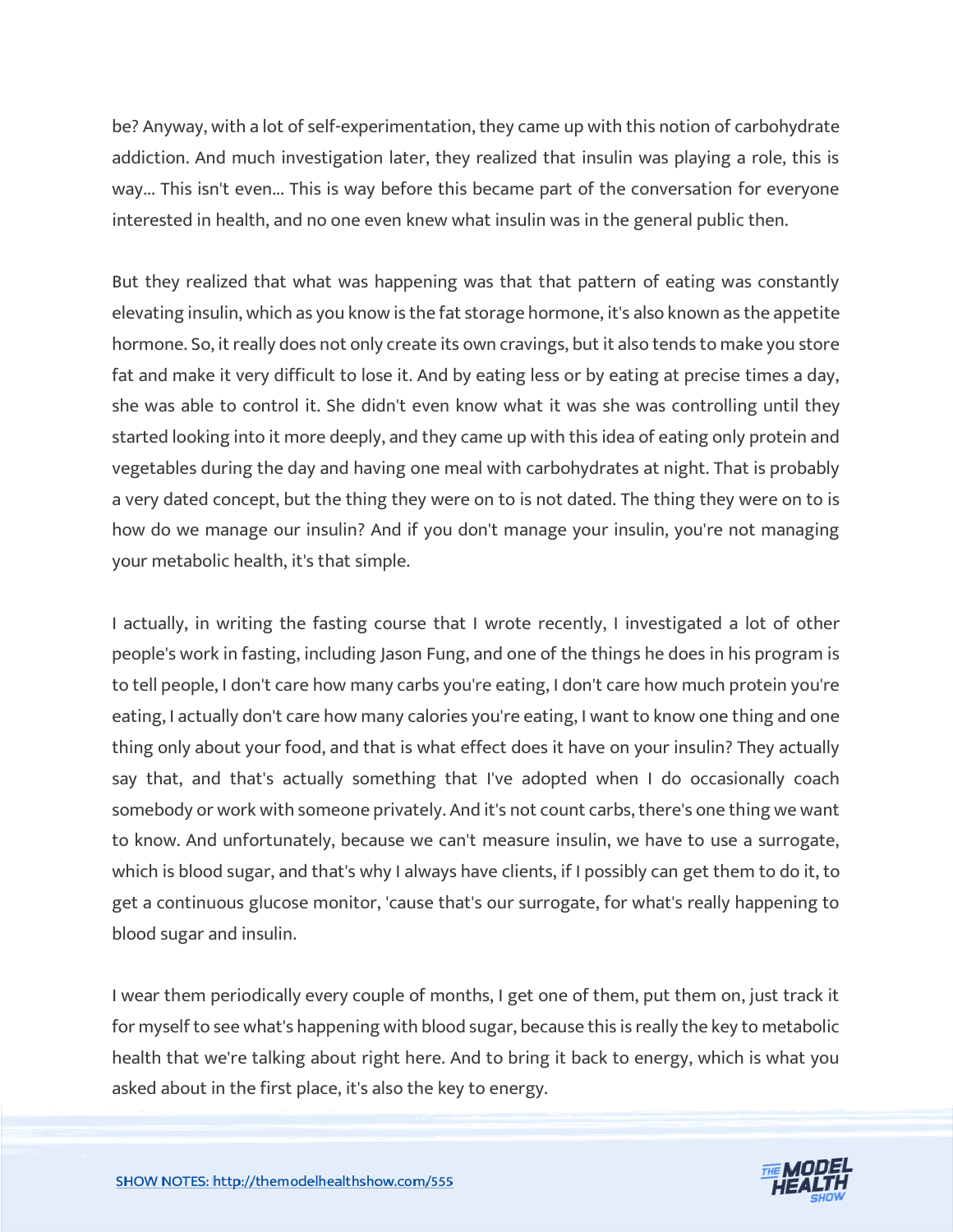SHAWN STEVENSON: Listen, you are one of the foremost experts in the world on this topic, and now you've shifted things to specifically... Let's focus on the insulin response for you as an individual versus what this cookie cutter thing of you know, it's supposed to be this way or that way. Now, you said, this is one of the most remarkable things that has been said on this show...

DR. JONNY BOWDEN: What's that?

**SHAWN STEVENSON:** Now listen, I'm going to say this again...

DR. JONNY BOWDEN: Okay.

SHAWN STEVENSON: But we have to keep this in context...

DR. JONNY BOWDEN: Okay.

**SHAWN STEVENSON:** And understand how profound this statement is. You said that not eating can give you more energy than eating.

DR. JONNY BOWDEN: It can.

**SHAWN STEVENSON:** Now, this again, let's keep this in context, and I want to dive into this more...

DR. JONNY BOWDEN: Okay.

SHAWN STEVENSON: Because what both of us were taught, I paid for this education at a conventional university...

DR. JONNY BOWDEN: And I taught people what we were going to say.

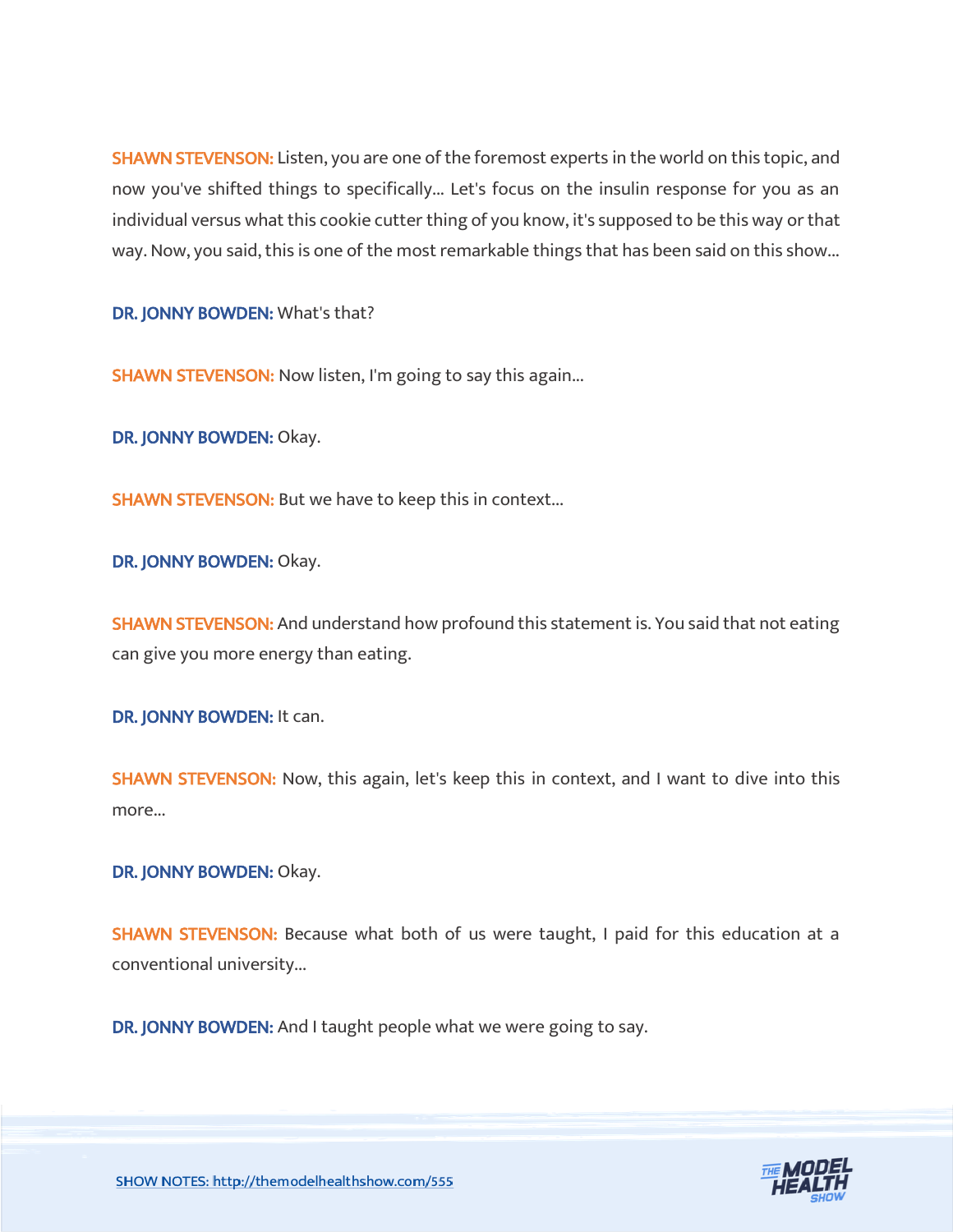**SHAWN STEVENSON:** It's a very superficial look at what food is in calories. We look at calories as energy. If you want to have energy, eat calories, eat food. And it's looking through things with tunnel vision because it's negating human digestion and the fact that, of all the things in our lives that require energy, that siphon energy, it's eating. When we're putting food into our system, it is a very energy-intensive process and requires so much of our body's attention to turn that food into human tissues. It's miraculous, and it's not like David Blaine coming along [chuckle] and doing something, it's like, it's an actual arduous process because we're making food, whether it's a wild caught salmon or Twinkie, it's turning that into human tissue and "energy," specifically in the form of this energy storage. So, for you to say that not eating can potentially give folks more energy than eating, that's a very profound statement.

DR. JONNY BOWDEN: Well, think about it, and if you've ever done a fast, even attempted to do a fast and you managed to stay away from food for a day, what happens in the second day? Everybody reports this, you're flying off the walls with energy. I mean, they're clear and their minds are bright, and they're like, Now, you can't... Shawn, obviously, we have to put it in context, this isn't a rule for all time. Don't walk away and say that crazy nutritionist said, if I don't eat, I'll be fine... I'm not saying don't eat all the time, we're talking about how sometimes not eating can actually stimulate your metabolism in a way that you actually perceive yourself as being way more sharp, way more focused, way more optimistic, way more engaged.

And you know, if I'm going to do a big thing like the Dr. Oz show or The Model Health Show, I'm not eating a big meal before I come on there. Would you? Would anybody? You want to get there... You want to be there lean, mean, and hungry and on fire. So, a big meal is just going to make me want to sit like back after the Thanksgiving meal and of course, everybody gets tired, because as you say, there's a huge amount of energy required in digestion. I'm not suggesting to people that they don't eat. I'm saying that some of the tried-and-true mantras that we gave people in the '80s and '90s have turned out not only to not be true, but sometimes to be counterproductive. Eating every two hours is a really stupid idea. Maybe there are exceptions who are Olympic athletes, or football players or people who are training and doing...

I'm talking about for the average person, all that's doing is number one, constantly requiring more insulin, so insulin is always on call, it's always up there, it's always got to get rid of the

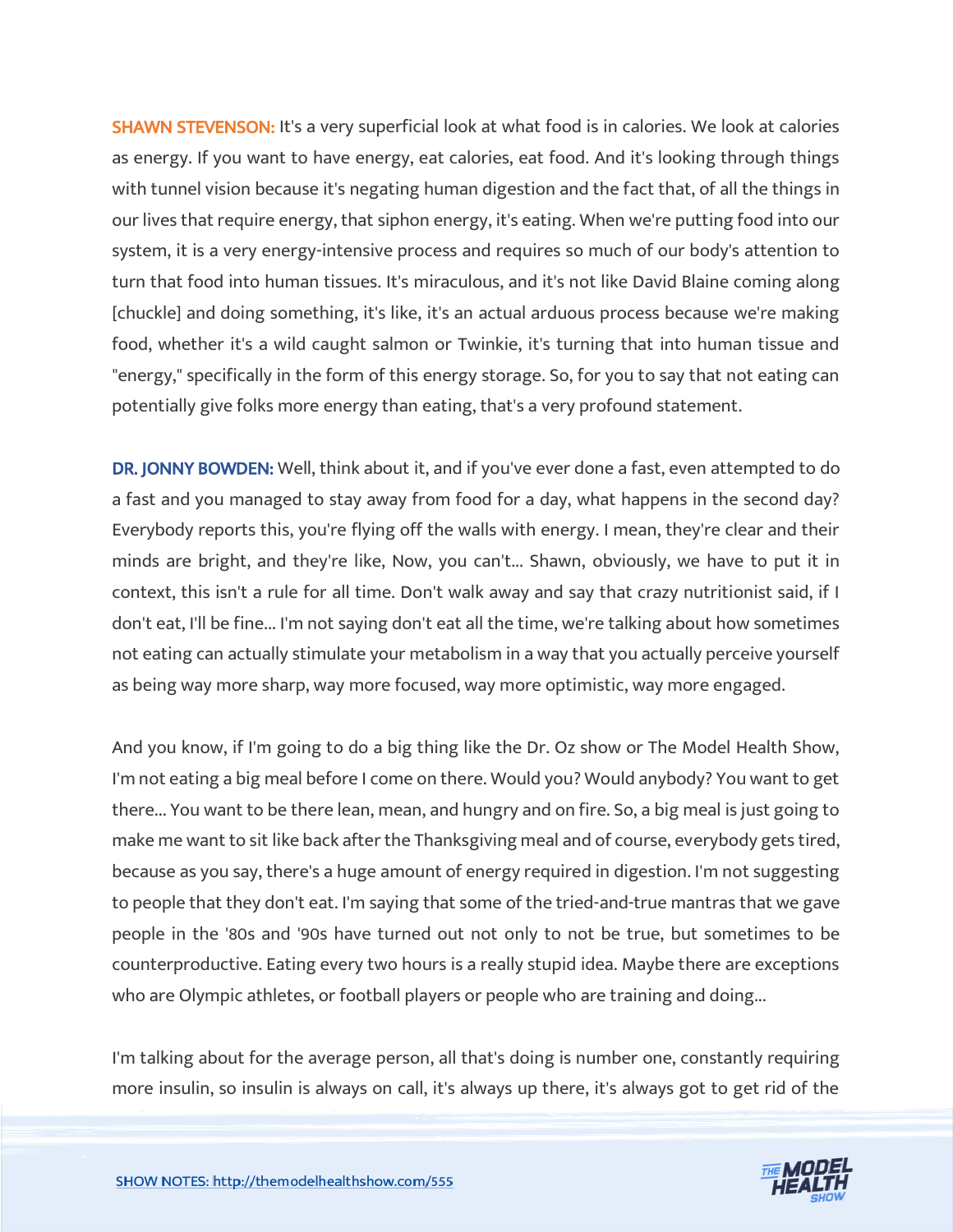sugar in your blood stream that comes up because you just ate every two hours, and you can't go an hour without a power bar. And number two, it prevents you from using your fat stores as energy, because you're constantly giving it new fuel, you're eating a Power Bar every two hours, why the hell would it go to your fat stores? So, all of that has to do not only with energy, but with digestion and weight loss and weight gain. And I hate to keep coming back to insulin resistance, but I honestly believe this is the other pandemic that nobody's talking about. And I know we're not going to touch too much the situation in California and with COVID and stuff, but if you look at the statistics of younger people who have been felled by this virus, 61% of them obese.

And I would argue that they say, oh, they had no known condition... They had no previous conditions. I'm not so sure. 80... The statistics on this in the United States, 88% of people have some degree of insulin resistance. How is that no pre-existing condition? So, it's a very important thing to me to alert people in our book, The Great Cholesterol Myth, what we found, when really looking at this is that insulin resistance is a better predictor of heart disease than cholesterol is, way better. And they've known this since the '70s, and insulin resistance can be treated, prevented and reversed with diet and exercise and lifestyle. Dude, you don't need a drug.

**SHAWN STEVENSON:** Thank you so much for tuning in to the show today, I hope you got a lot of value out of this. If you did, please share it out with your friends and family, of course, you can tag me, I'm @shawnmodel on Instagram and Twitter, and at The Model Health Show on Facebook, and you of course can send this directly from the podcast app that you're listening on, it really does mean a lot. And if you get to do so, please pop over to Apple Podcast and leave a review for The Model Health Show, and you can also rate the show now on Spotify as well. And one other thing, make sure that you are subscribed to The Model Health Show on your favorite podcast app. Hit that subscribe button so that you don't miss a thing. We've got some incredible master classes and epic interviews coming up very soon, so make sure to stay tuned. I appreciate you so much for tuning in. Take care. Have an amazing day. I'll talk with you, soon.

And for more after the show, make sure to head over to themodelhealthshow.com, that's where you can find all of the show notes, you could find transcriptions, videos for each episode,